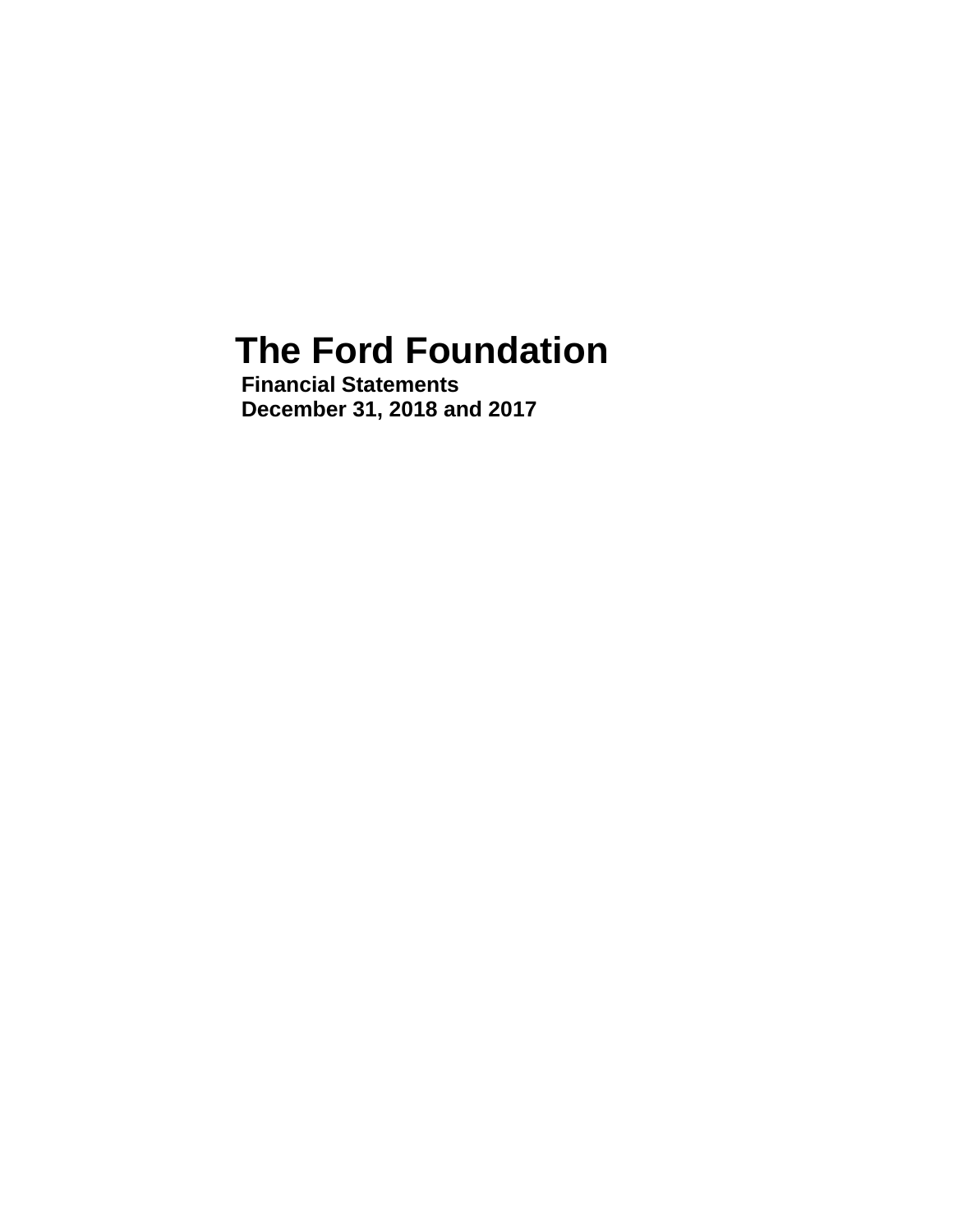# The Ford Foundation **Index** December 31, 2018 and 2017

# Page(s)

| <b>Financial Statements</b> |  |
|-----------------------------|--|
|                             |  |
|                             |  |
|                             |  |
|                             |  |
|                             |  |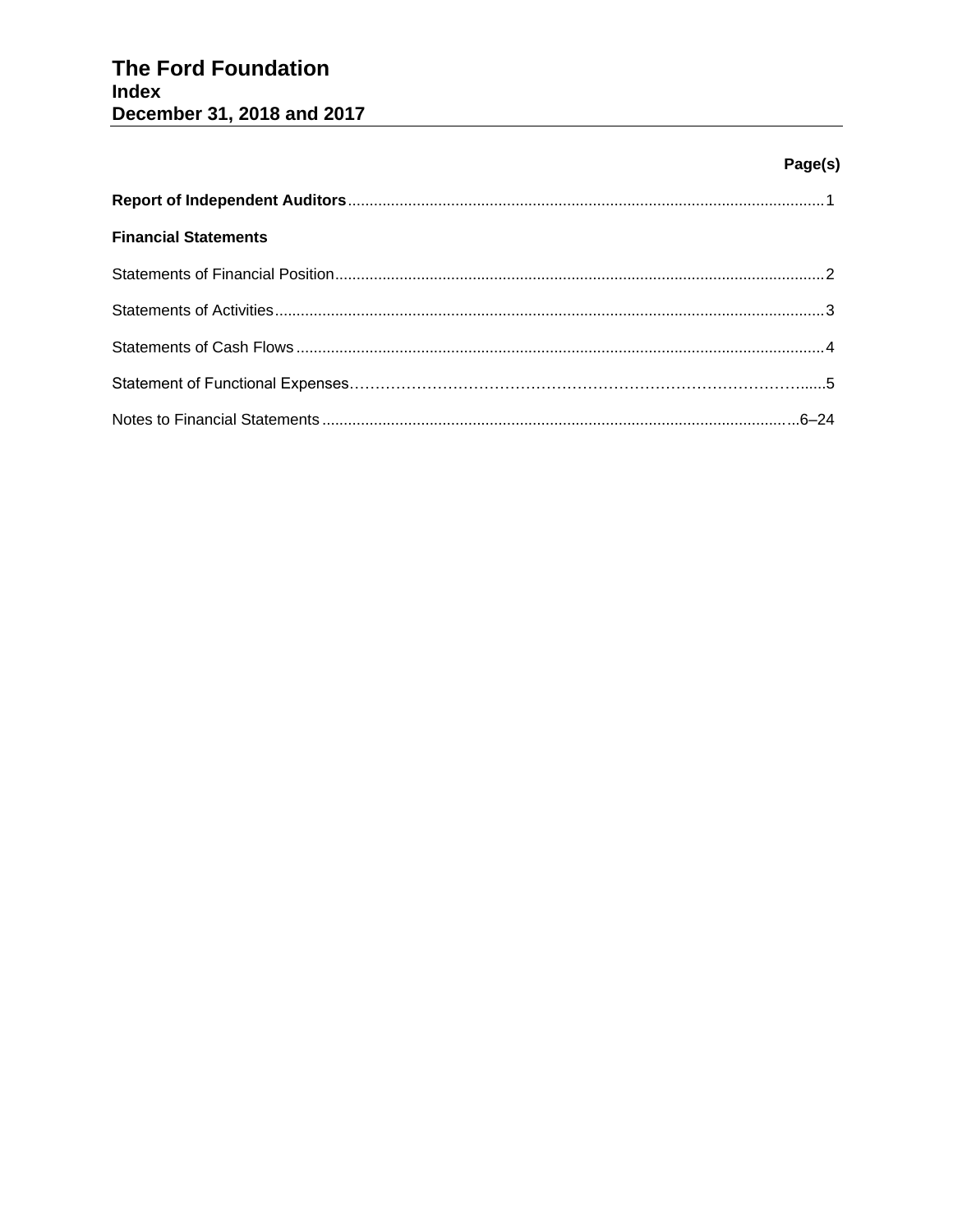

## **Report of Independent Auditors**

To The Board of Trustees of The Ford Foundation

We have audited the accompanying financial statements of The Ford Foundation (the "Company"), which comprise the statements of financial position as of December 31, 2018 and 2017, and the related statements of activities and cash flows for the years then ended and the statement of functional expenses for the year ended December 31, 2018.

#### *Management's Responsibility for the Financial Statements*

Management is responsible for the preparation and fair presentation of the financial statements in accordance with accounting principles generally accepted in the United States of America; this includes the design, implementation, and maintenance of internal control relevant to the preparation and fair presentation of financial statements that are free from material misstatement, whether due to fraud or error.

#### *Auditors' Responsibility*

Our responsibility is to express an opinion on the financial statements based on our audits. We conducted our audits in accordance with auditing standards generally accepted in the United States of America. Those standards require that we plan and perform the audit to obtain reasonable assurance about whether the financial statements are free from material misstatement.

An audit involves performing procedures to obtain audit evidence about the amounts and disclosures in the financial statements. The procedures selected depend on our judgment, including the assessment of the risks of material misstatement of the financial statements, whether due to fraud or error. In making those risk assessments, we consider internal control relevant to the Company's preparation and fair presentation of the financial statements in order to design audit procedures that are appropriate in the circumstances, but not for the purpose of expressing an opinion on the effectiveness of the Company's internal control. Accordingly, we express no such opinion. An audit also includes evaluating the appropriateness of accounting policies used and the reasonableness of significant accounting estimates made by management, as well as evaluating the overall presentation of the financial statements. We believe that the audit evidence we have obtained is sufficient and appropriate to provide a basis for our audit opinion.

# *Opinion*

In our opinion, the financial statements referred to above present fairly, in all material respects, the financial position of The Ford Foundation as of December 31, 2018 and 2017, and the changes in its net assets and its cash flows for the years then ended in accordance with accounting principles generally accepted in the United States of America.

#### *Emphasis of Matter*

As discussed in Note 1 to the financial statements, the Company changed the manner in which it presents and reports certain aspects of its financial statements as a not-for-profit entity and the manner in which it accounts for net periodic benefit cost in 2018. Our opinion is not modified with respect to this matter.

Tricewaterhouse Copers LLP

June 13, 2019

*PricewaterhouseCoopers LLP, PricewaterhouseCoopers Center, 300 Madison Avenue, New York, NY 10017 T: (646) 471 3000, F: (813) 286 6000, www.pwc.com/us*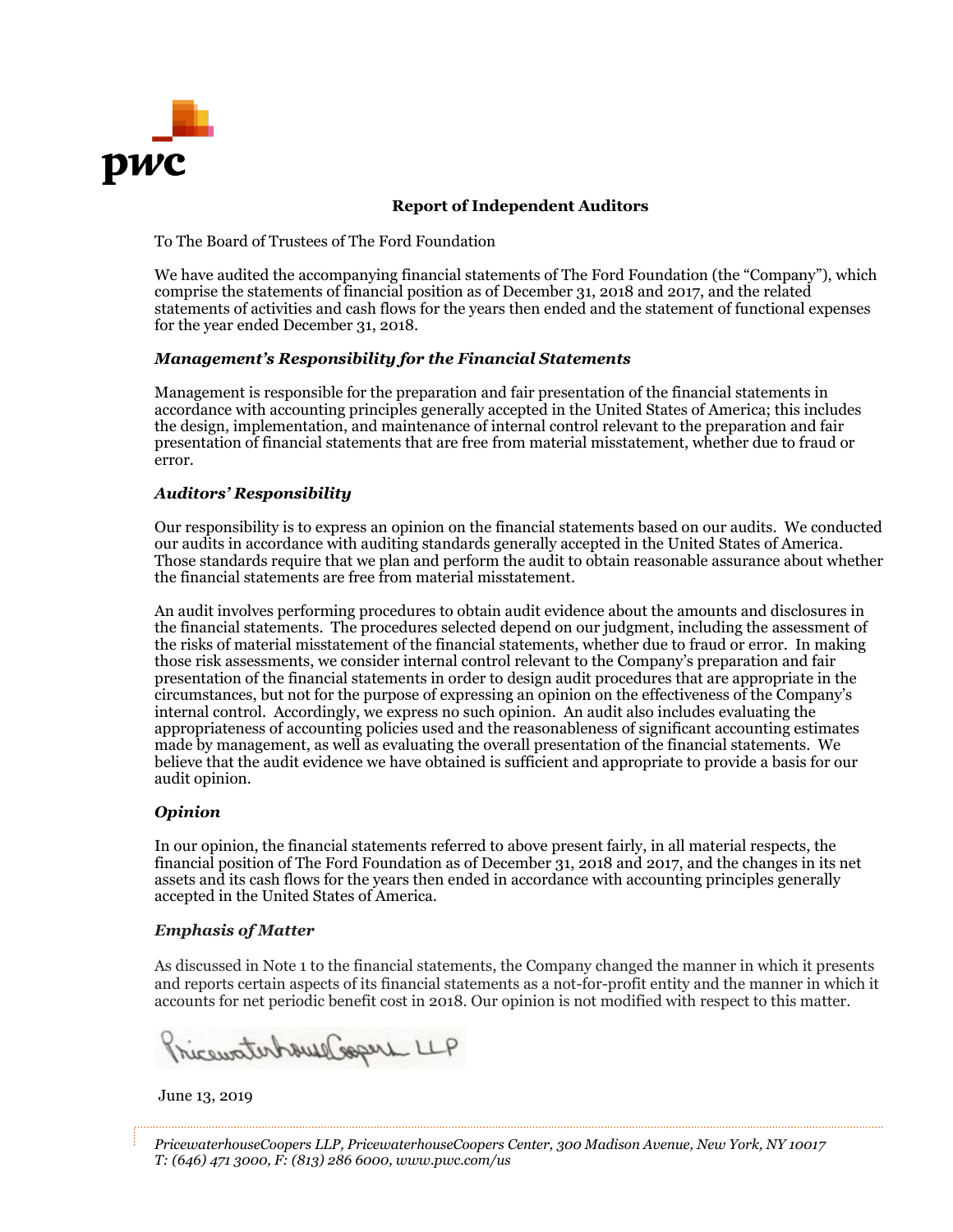|                                                                                                                                                 |                  | December 31,     |
|-------------------------------------------------------------------------------------------------------------------------------------------------|------------------|------------------|
| (in thousands)                                                                                                                                  | 2018             | 2017             |
| <b>Assets</b>                                                                                                                                   |                  |                  |
| Investments, at fair value                                                                                                                      | S<br>12,450,770  | \$<br>13,072,214 |
| Redemption proceeds receivable                                                                                                                  | 153,352          | 165,086          |
| Accrued interest and dividends receivable                                                                                                       | 4,082            | 3,653            |
|                                                                                                                                                 | 12,608,204       | 13,240,953       |
| Cash                                                                                                                                            | 62,485           | 136,622          |
| Federal excise tax receivable                                                                                                                   | 1,724            | 1,600            |
| Investment related receivables                                                                                                                  | 9,623            | 29,395           |
| Other receivables and assets                                                                                                                    | 5,947            | 7,226            |
| Program-related investments, (net of allowances<br>for possible losses of \$26,892 and \$23,842<br>at December 31, 2018 and 2017, respectively) | 136,765          | 142,909          |
| Fixed assets, (net of accumulated depreciation<br>of \$44,390 and \$53,776 at December 31, 2018                                                 |                  |                  |
| and 2017, respectively)                                                                                                                         | 228,530          | 149,558          |
| <b>Total assets</b>                                                                                                                             | \$<br>13,053,278 | 13,708,263<br>\$ |
| <b>Liabilities and Net Assets</b>                                                                                                               |                  |                  |
| Unpaid grants                                                                                                                                   | \$<br>457,417    | \$<br>473,704    |
| Payables and other liabilities                                                                                                                  | 80,412           | 83,523           |
| Investment related payables                                                                                                                     | 3,257            | 2,993            |
| Federal deferred excise taxes                                                                                                                   | 64,392           | 65,658           |
| Bond Payable, (net of unamortized cost of \$1,983 and                                                                                           |                  |                  |
| \$2,052 at December 31, 2018 and 2017, respectively)                                                                                            | 271,017          | 270,948          |
| <b>Total liabilities</b>                                                                                                                        | 876,495          | 896,826          |
| Contingencies, commitments and guarantees (Note 8)                                                                                              |                  |                  |
| Net assets                                                                                                                                      |                  |                  |
| Appropriated                                                                                                                                    | 674,343          | 811,746          |
| Unappropriated                                                                                                                                  | 11,502,440       | 11,999,691       |
| Total net assets without donor restrictions                                                                                                     | 12,176,783       | 12,811,437       |
| Total liabilities and net assets                                                                                                                | \$<br>13,053,278 | \$<br>13,708,263 |

The accompanying notes are an integral part of these financial statements.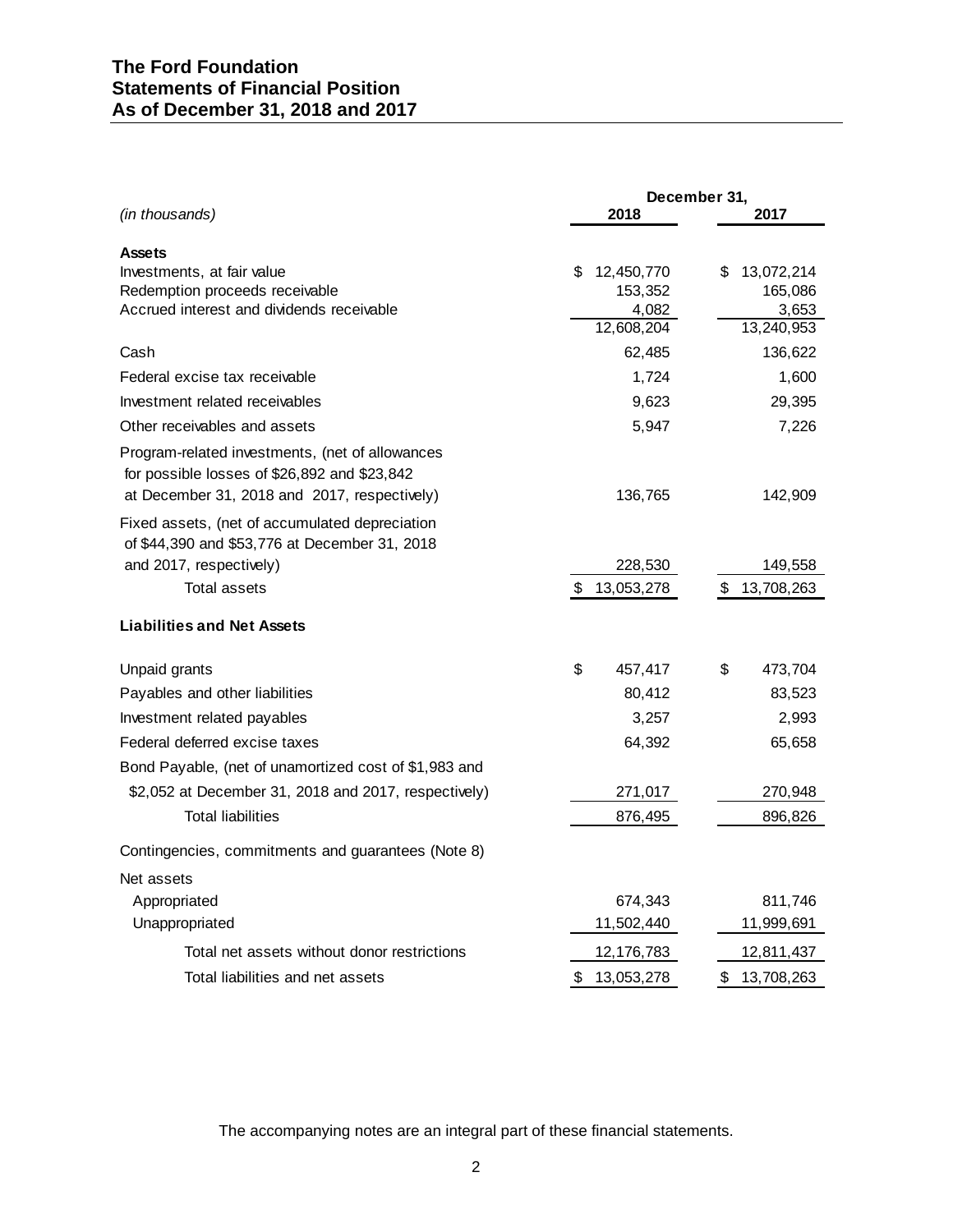# **The Ford Foundation Statements of Activities For The Years Ended December 31, 2018 and 2017**

| (in thousands)                                               | 2018             | 2017            |
|--------------------------------------------------------------|------------------|-----------------|
| <b>Operating activities</b>                                  |                  |                 |
| Net Investment Return                                        | \$<br>25,439     | \$<br>1,761,988 |
| Expenditures                                                 |                  |                 |
| Program activities                                           |                  |                 |
| Grants approved                                              | 515,518          | 652,059         |
| Provision for possible losses on program-related investments | 3,169            | 856             |
| Direct conduct of charitable activities                      | 17,718           | 15,055          |
| Program management                                           | 53,022           | 53,284          |
| Total program activities                                     | 589,427          | 721,254         |
| Operational support                                          | 50,320           | 48,823          |
| Depreciation                                                 | 9,154            | 8,203           |
| Bond interest expense                                        | 10,114           | 7,292           |
| <b>Total expenditures</b>                                    | 659,015          | 785,572         |
| Change in net assets from operating activities               | (633, 576)       | 976,416         |
| <b>Non-operating activities</b>                              |                  |                 |
| Net periodic pension costs other than service costs          | (2, 563)         | (3, 179)        |
| Post-retirement changes                                      | 1,485            | 79              |
| Change in net assets without donor restrictions              | (634, 654)       | 973,316         |
| Beginning of period                                          | 12,811,437       | 11,838,121      |
| End of period                                                | \$<br>12,176,783 | \$12,811,437    |

The accompanying notes are an integral part of these financial statements.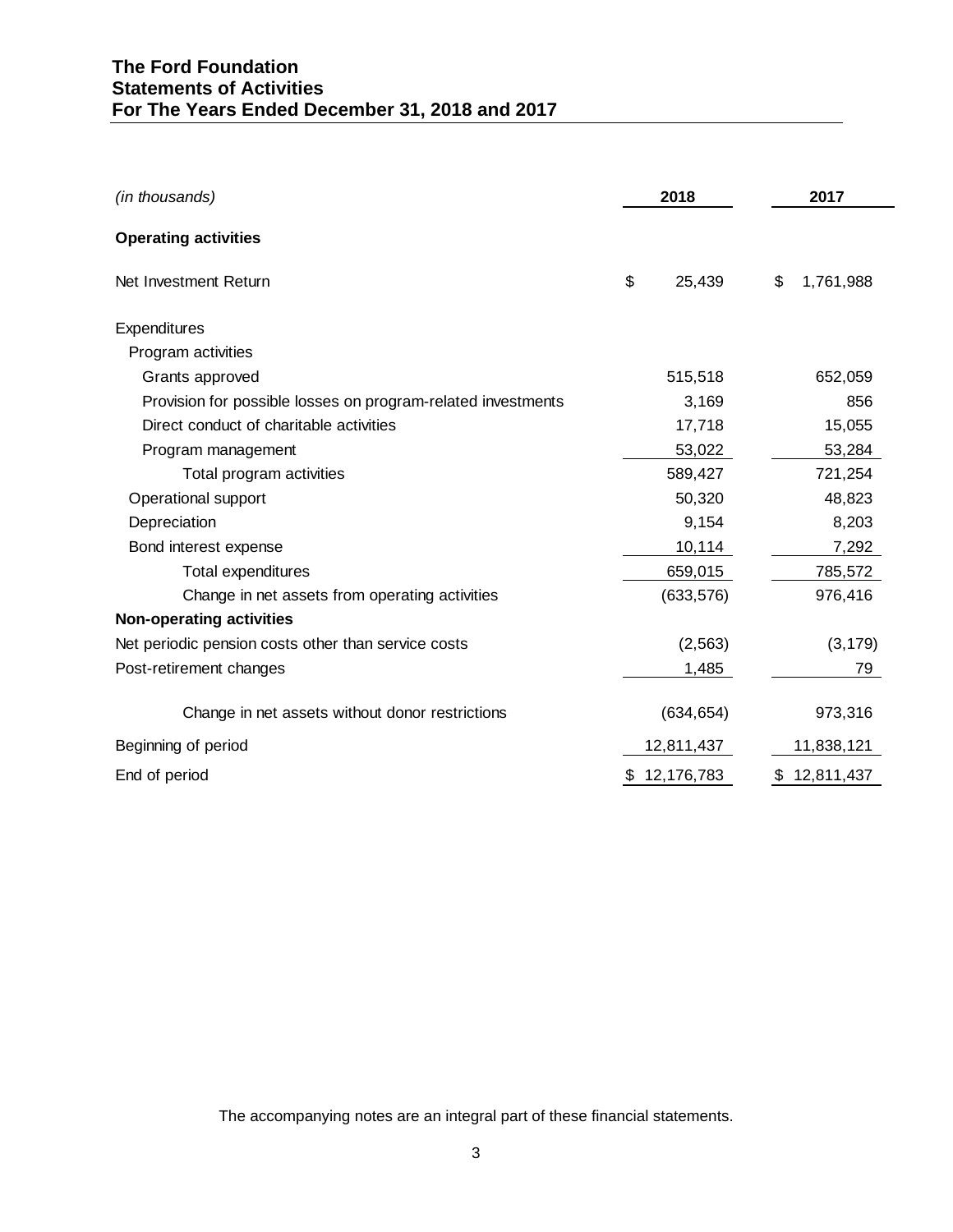| (in thousands)                                                        | December 31,     |               |
|-----------------------------------------------------------------------|------------------|---------------|
|                                                                       | 2018             | 2017          |
| Cash flows from operating activities                                  |                  |               |
| Change in net assets                                                  | \$<br>(634, 654) | \$<br>973,316 |
| Adjustments to reconcile change in net assets                         |                  |               |
| to net cash used in operating activities                              |                  |               |
| Realized appreciation on investments, net                             | (99, 344)        | (690, 881)    |
| Unrealized depreciation (appreciation) on investments, net            | 63,254           | (1,064,838)   |
| Depreciation                                                          | 10,256           | 8,203         |
| Post-retirement changes and net periodic pension costs                |                  |               |
| other than service cost                                               | 1,078            | 3,099         |
| Provision for possible losses on program-related investments          | 3,169            | 856           |
| (Decrease) increase in deferred federal excise tax liability          | (1,266)          | 21,297        |
| Increase in federal excise tax receivable                             | (124)            | (400)         |
| Decrease in other receivables and assets                              | 1,279            | 1,152         |
| Grant approvals                                                       | 515,518          | 652,059       |
| Grant payments                                                        | (531, 805)       | (552, 831)    |
| (Decrease) increase in payables and other liabilities                 | (4, 120)         | 11,060        |
| Net cash used in operating activities                                 | (676, 759)       | (637, 908)    |
| Cash flows from investing activities                                  |                  |               |
| Proceeds from sale of investments                                     | 1,913,244        | 2, 157, 125   |
| Purchase of investments                                               | (1, 255, 747)    | (1,614,585)   |
| Change in subscription paid in advance to limited marketability funds |                  | 21,100        |
| Change in redemption proceeds receivable                              | 11,735           | 38,732        |
| Change in accrued interest and dividends receivable                   | (428)            | (1,206)       |
| Change in investment related receivables                              | 19,774           | (1, 344)      |
| Change in investment related payables                                 | 297              | (15, 871)     |
| Loans disbursed for program-related investments                       | (15, 857)        | (16, 866)     |
| Repayments of program-related investments                             | 18,832           | 28,394        |
| Purchase of fixed assets                                              | (89, 228)        | (97, 850)     |
| Net cash provided by investing activities                             | 602,622          | 497,629       |
|                                                                       |                  |               |
| <b>Cash flows from Financing activities</b>                           |                  |               |
| Proceeds from bond issuance, net                                      |                  | 270,948       |
| Net cash provided by financing activities                             |                  | 270,948       |
| Net (decrease) increase in cash                                       | (74, 137)        | 130,669       |
| Cash                                                                  |                  |               |
| Beginning of period                                                   | 136,622          | 5,953         |
| End of period                                                         | \$<br>62,485     | \$<br>136,622 |

The accompanying notes are an integral part of these financial statements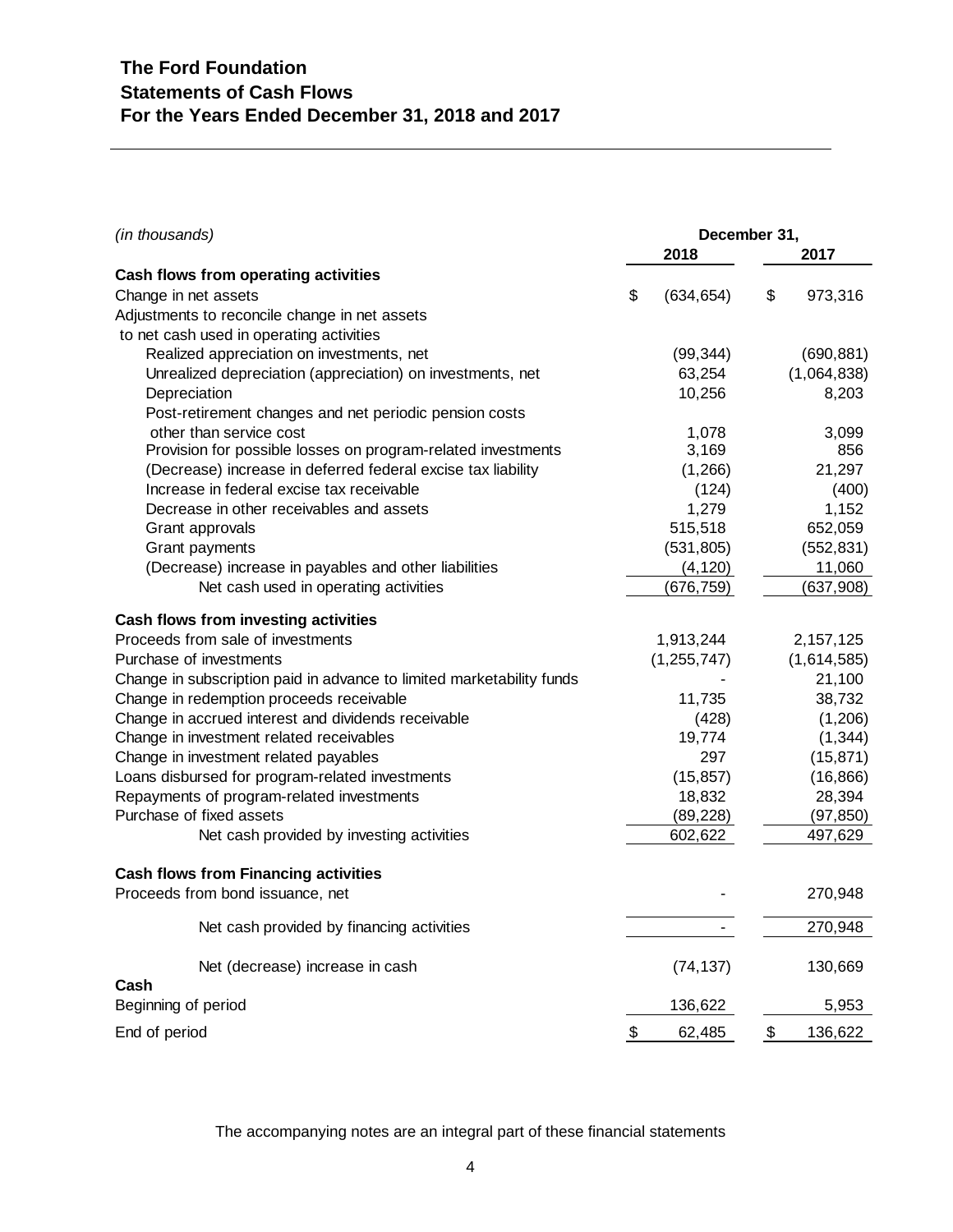| (in thousands)                                      | Program Management<br><b>Activities and Grants</b> |                           | <b>Direct Conduct</b><br>of Charitable<br>Activities (DCAs) | Operational<br>Support   | <b>Total Expenses</b> |         |  |
|-----------------------------------------------------|----------------------------------------------------|---------------------------|-------------------------------------------------------------|--------------------------|-----------------------|---------|--|
| Grants approved                                     | \$<br>515,518                                      | \$                        | $\blacksquare$                                              | \$                       | \$                    | 515,518 |  |
| <b>Direct Conduct of Charitable Activities</b>      | $\overline{\phantom{a}}$                           |                           | 1,491                                                       | $\overline{\phantom{a}}$ |                       | 1,491   |  |
| Salaries, Wages & Benefits                          | 38,421                                             |                           | 1,563                                                       | 28,568                   |                       | 68,552  |  |
| Services and Professional Fees                      | 6,686                                              |                           | 13,188                                                      | 7,913                    |                       | 27,787  |  |
| Travel, Conferences and Meetings                    | 4,037                                              |                           | 90                                                          | 885                      |                       | 5,012   |  |
| Facility and Occupancy                              | 2,627                                              |                           | 930                                                         | 9,737                    |                       | 13,294  |  |
| <b>Other Operating Costs</b>                        | 4,420                                              |                           | 456                                                         | 3,217                    |                       | 8,093   |  |
| Depreciation                                        | 1,794                                              |                           | 155                                                         | 7,205                    |                       | 9,154   |  |
| <b>Bond Interest Expense</b>                        | 481                                                |                           | 15                                                          | 9,618                    |                       | 10,114  |  |
| Subtotal                                            | \$<br>573,984                                      | $\boldsymbol{\mathsf{S}}$ | 17,888                                                      | \$<br>67,143             |                       | 659,015 |  |
| Net Periodic Pension Costs Other Than Service Costs |                                                    |                           |                                                             |                          |                       | 2,563   |  |
| <b>Total Expenses</b>                               |                                                    |                           |                                                             |                          | \$                    | 661,578 |  |

The accompanying notes are an integral part of these financial statements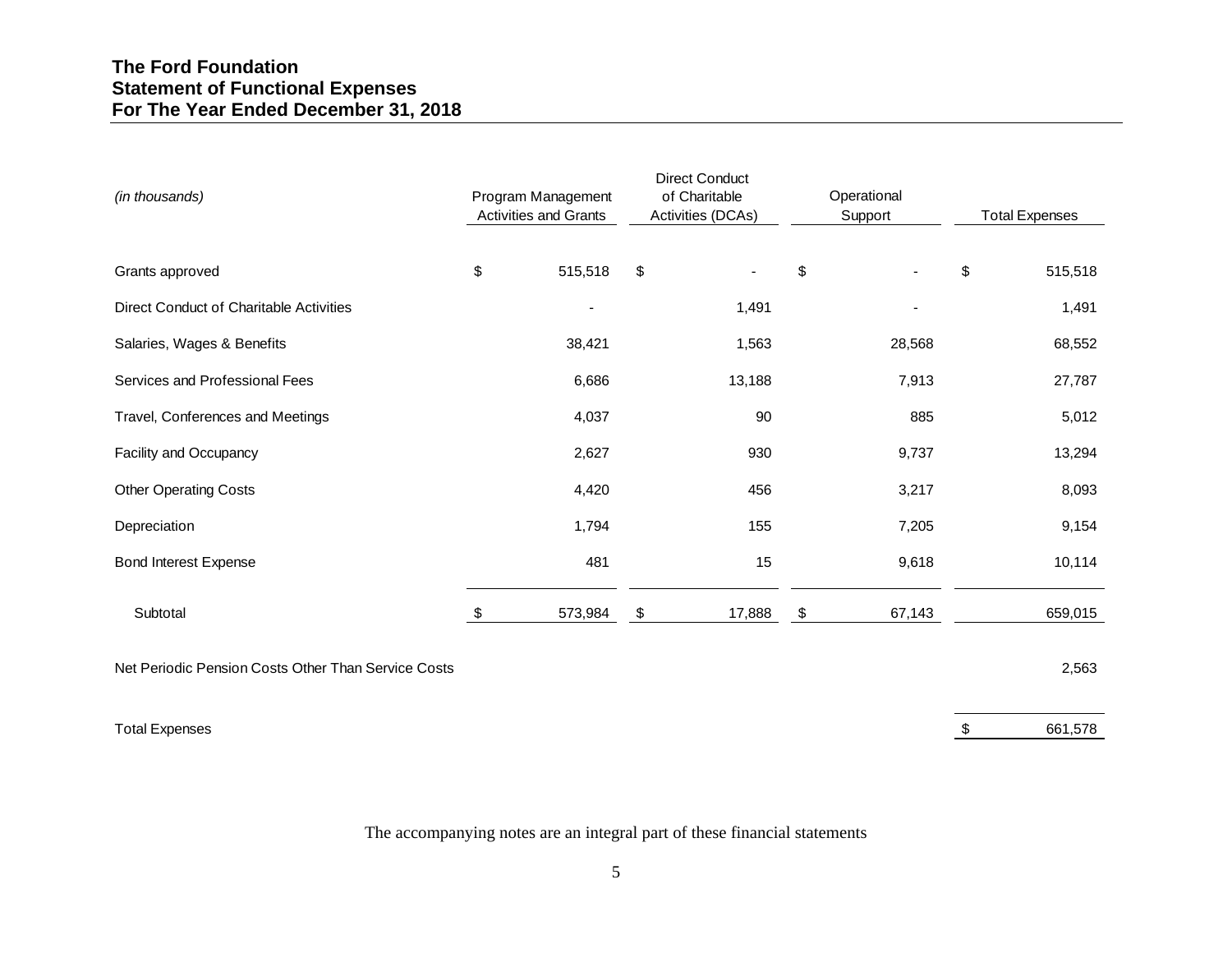#### **1. Summary of Significant Accounting Policies**

The financial statements of The Ford Foundation ("the foundation") are prepared on the accrual basis in conformity with accounting principles generally accepted in the United States of America ("GAAP").

The significant accounting policies followed are set forth below:

#### **Investments, at Fair Value**

The foundation makes investments by either directly purchasing various financial positions, or purchasing a portion of an investment fund's partnership capital or shares representing a net assets value ("NAV") investment. Directly owned positions are classified for financial reporting purposes as equities, fixed income or short-term investments. NAV investments in funds are classified for financial reporting as either commingled or limited marketability funds.

Equity investments are directly held securities, primarily publicly traded. Equities are generally valued based upon the final sale price as quoted on the primary exchange or at the bid price if the final sale price is not quoted. Private equities are valued using market transactions when available. If such transactions do not exist, private securities are valued as determined by the foundation. Fixed income investments are generally valued based upon quoted market or bid prices from brokers and dealers, which represent fair value. Short-term investments generally include cash and cash equivalents as well as credit or debt securities with maturities of less than one year. These credit or debt securities may include US government and agency obligations, repurchase agreements, commercial paper, and similar short-term securities. Short-term investments for which market prices are not available are valued at amortized cost, which approximates fair value.

Commingled funds are NAV investments in partnerships or investment companies where the foundation has significant transparency into the underlying positions in the commingled funds and that have no significant restrictions on redemption rights. For commingled funds the NAV is determined by either an exchange or the respective general partners or investment managers. The underlying positions, owned by the commingled funds, include such investments as exchange traded and over the counter securities. The foundation generally has the ability to redeem capital from commingled funds monthly or more frequently.

Limited marketability funds are NAV investments in private equity, venture capital, hedge funds, and other private investment entities. The foundation has significant transparency into the underlying positions of the private equity and venture capital funds. The foundation cannot independently assess the value of these underlying positions through a public exchange or over the counter market. The foundation generally has restricted redemption rights for limited marketability funds other than private equity, venture capital, and similar funds where distribution of proceeds is at the sole discretion of the general partner or investment manager.

The foundation follows the concept of the "practical expedient" under GAAP. The practical expedient is an acceptable method under GAAP to determine the fair value of certain NAV investments that (a) do not have a readily determinable fair value predicated upon a public market and (b) either have the attributes of an investment company or prepare their financial statements consistent with the measurement principles of an investment company under GAAP. As such, NAV investments are presented in the accompanying financial statements at fair value, as determined by the foundation. Such fair value generally represents the foundation's proportionate share of the net assets of the NAV investment as reported by the underlying investment managers or general partners. Accordingly, the fair value NAV investments is generally increased by additional contributions and the foundation's share of net earnings from the NAV investments and decreased by distributions and the foundation's share of net losses from the NAV investments.

The foundation believes that the carrying amount of its NAV investments is a reasonable estimate of fair value as of December 31, 2018 and December 31, 2017. Because these investments are not readily marketable, the estimated value is subject to uncertainty, therefore, results may differ from the value that would have been used had a ready market for these investments existed and such differences could be material.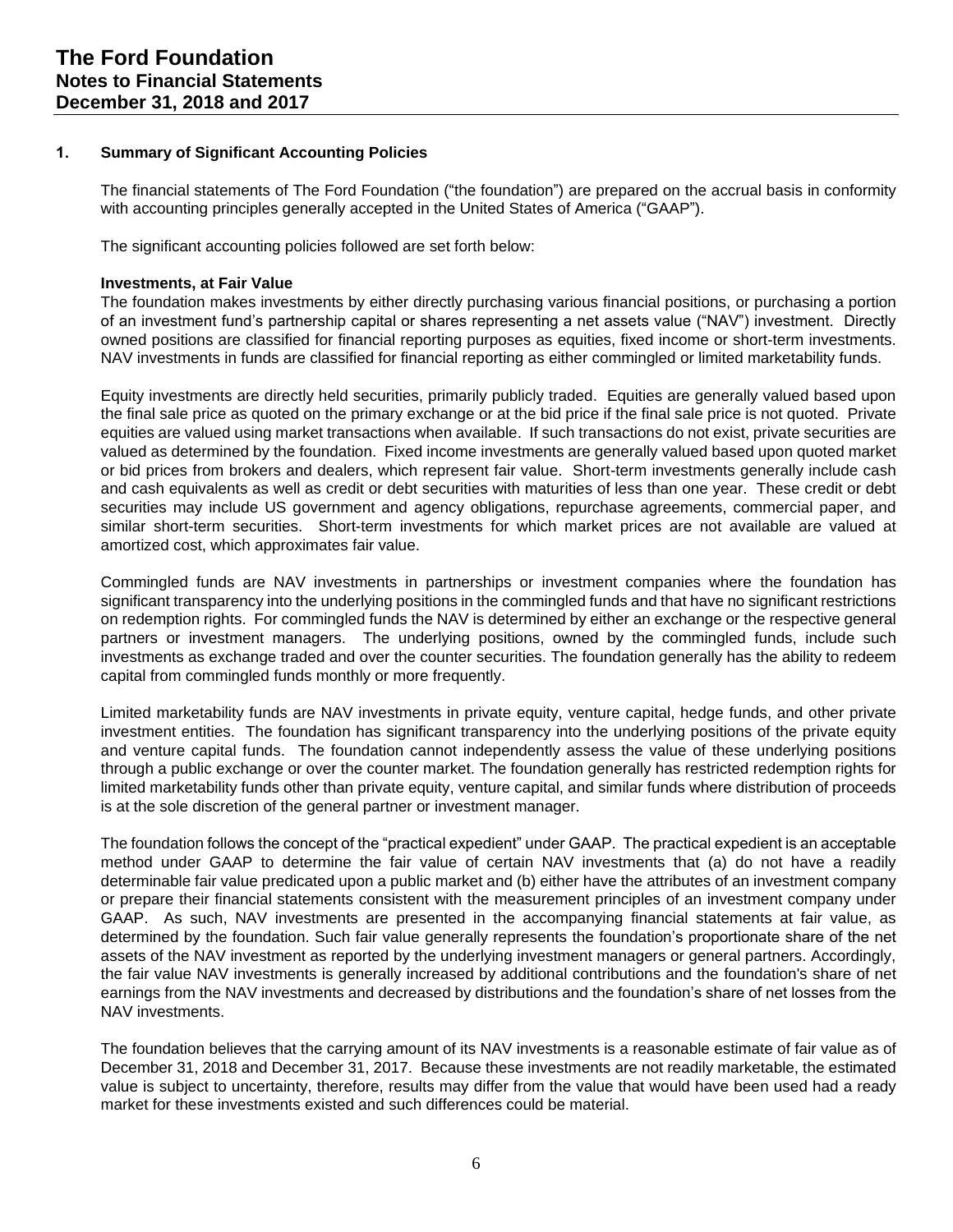#### **Investment Transactions and Income and Expenses**

For directly owned positions, transactions are recorded on a trade date basis. Realized and unrealized appreciation (depreciation) on investments is determined by comparison of specific costs of acquisition (identified lot basis) to proceeds at the time of disposal, or market values at the last day of the period, respectively, and includes the effects of currency translation with respect to transactions and holdings of foreign securities. Dividend income is recorded on ex-dividend date and interest income is recorded on an accrual basis. For unsettled sales or purchases as of the reporting period date, the sales proceeds or purchase price are recorded as investment related receivables or payables, respectively and are included on the Statements of Financial Position.

Dividend income, interest income, and realized and unrealized gains or losses on investments are included in net investment return on the Statement of Activities which is presented net of external and internal investment management expenses, and the provision for federal excise tax.

Purchases and sales of securities include "in-kind" distributions from underlying private equity funds for the years 2018 and 2017 were \$113.6 million and \$71.2 million, respectively. Realized gains on disposition of distributed securities for the years 2018 and 2017 totaling \$80.9 million and \$66.6 million, respectively.

For NAV investments, transactions are recorded on a trade date basis. For unsettled sales or purchases as of the reporting period date, the sales proceeds or purchase price are recorded as subscription paid in advance or redemption proceeds receivable, respectively and are included on the Statements of Financial Position. Unrealized appreciation (depreciation) is determined by comparison of cost basis to fair value at the last day of the period. For NAV investments in which the foundation owns shares or units of an investment fund, realized appreciation (depreciation) on investments is determined by comparison of specific costs of acquisition (identified lot basis) to proceeds at the time of disposal. For NAV investments in which the foundation owns a portion of an investment fund's partnership capital, realized appreciation (depreciation) is recognized on redemption of partnership interests in excess of cost basis. Realized and unrealized appreciation (depreciation) includes the effects of currency translation with respect to transactions and holdings of foreign currency denominated holdings. The amount of realized and unrealized appreciation (depreciation) associated with these investments is reflected in the accompanying Statements of Activities.

#### *Fair Value Measurements*

In accordance with GAAP, the foundation discloses its assets and liabilities, recorded at fair value into the "fair value hierarchy." GAAP defines fair value as the price that would be received to sell an asset or paid to transfer a liability in an orderly transaction between market participants at the measurement date. GAAP also established a fair value hierarchy that prioritizes the inputs to valuation techniques used to measure fair value. The fair value hierarchy gives the highest priority to unadjusted quoted prices in active markets for identical assets (Level 1 measurements) and the lowest priority to unobservable inputs (Level 3 measurements). The three levels of the fair value hierarchy are as follows:

- Level 1: Inputs that reflect unadjusted quoted prices in active markets for identical assets or liabilities that the foundation has the ability to access at the measurement date.
- Level 2: Inputs other than quoted prices which are observable for the asset or liability either directly or indirectly, including inputs in markets that are not considered to be active.
- Level 3: Inputs that are unobservable.

Inputs are used in applying the various valuation techniques and refer to the assumptions that market participant use to make valuation decisions. Inputs may include price information, credit data, liquidity statistics and other factors. A financial instrument's level within the fair value hierarchy is based on the lowest level of any input that is significant to the fair value measurement. The foundation considers observable data to be market data which is readily available and reliable and provided by independent sources. The categorization of a financial instrument within the fair value hierarchy is therefore based upon the pricing transparency of the instrument and does not necessarily correspond to the foundation's perceived risk of that instrument.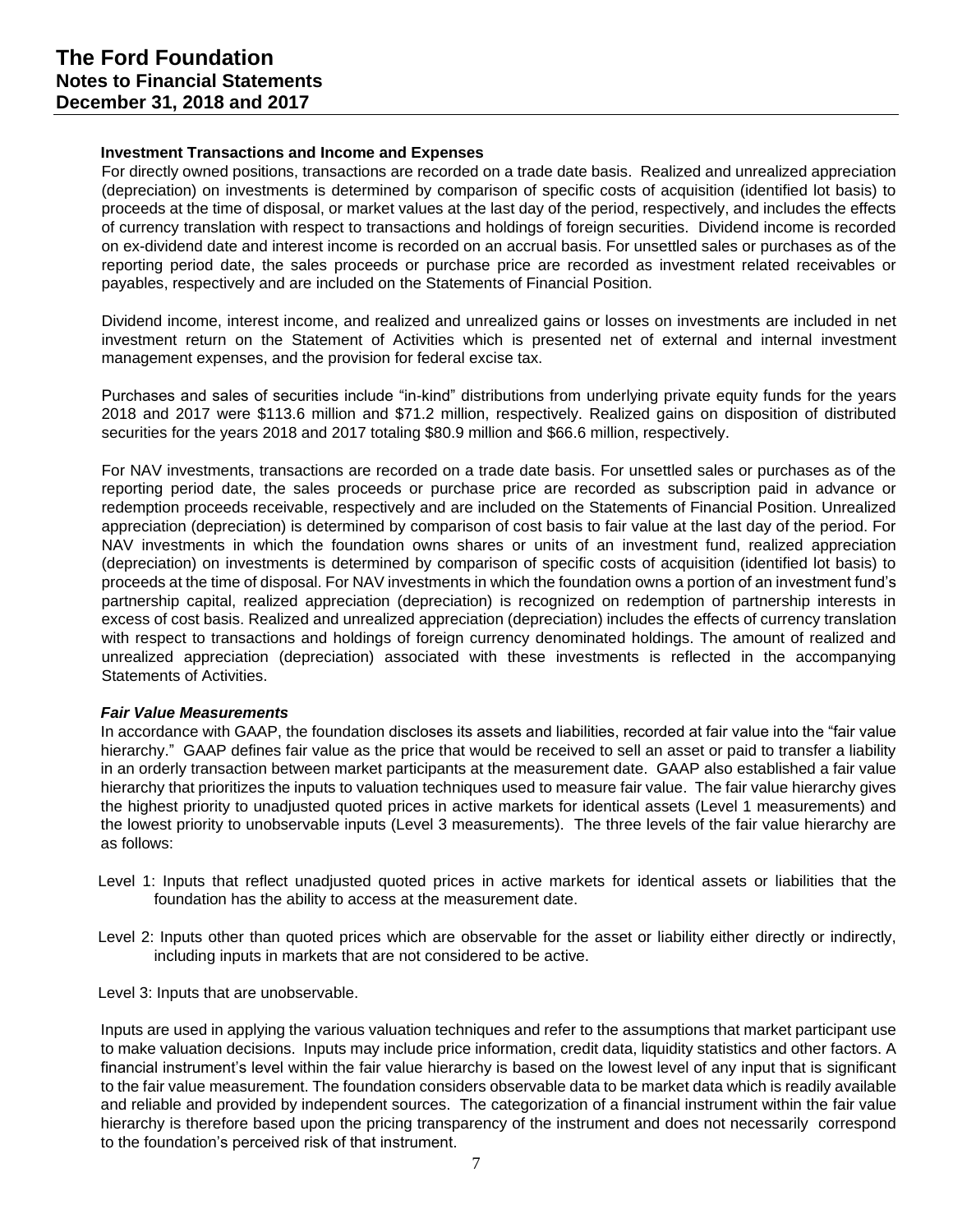Investments whose values are based on quoted market prices in active markets are classified as Level 1 and generally include cash equivalents and exchange traded investment instruments. The foundation does not adjust the quoted price for such instruments, even in situations where the foundation holds a large position and a sale of all its holdings could reasonably impact the quoted price.

Investments that trade in markets that are not considered to be active under the accounting definition, but are valued based on quoted market prices, dealer quotations, or alternative pricing sources supported by observable inputs are classified as Level 2. Such inputs may include model based valuation techniques. These investments include certain US government and sovereign obligations, government agency obligations, asset backed securities, derivatives, and other investment with observable pricing inputs.

Investments classified as Level 3 have significant unobservable inputs, as they trade infrequently or not at all. The inputs into the determination of fair value are based upon the best information in the circumstance and may require significant management judgment. Investments classified as Level 3 generally include securities for which no active market or dealer quote exists.

Investments for which the fair value is determined using the "practical expedient" are presented separately in the valuation hierarchy table.

#### *Derivative Instruments*

The foundation records all derivative instruments and hedging activities at fair value. The fair value adjustment is recorded directly to the invested asset and recognized as unrealized appreciation (depreciation) in the accompanying Statements of Activities.

The foundation utilizes a variety of derivative instruments and contracts including futures, forwards, swaps, and options for trading and hedging purposes with each instrument's primary risk exposure being interest rate, credit, foreign exchange, commodity, or equity risk, as well a combination of secondary risk factors. Such contracts involve, to varying degrees, risks of loss from the possible inability of counterparties to meet the terms of their contracts.

The foundation enters into forward foreign currency contracts whereby it agrees to exchange one currency for another on an agreed-upon date at an agreed-upon exchange rate to minimize the exposure of certain of its investments to adverse fluctuations in currency markets.

The foundation enters into futures contracts whereby it is obligated to deliver or receive (although the contracts are generally settled in cash) various US government debt instruments at a specified future date. The foundation engages in futures to increase or decrease its exposure to interest rate movements and spreads.

The foundation enters into interest rate forwards, contracts, and swaps whereby it is obligated to either pay or receive a fixed interest rate on a specified notional amount and receive or pay a floating interest rate on the same notional amount. The floating rate is generally calculated as a spread amount added to or subtracted from a specified London Inter-Bank Offering Rate (LIBOR) indexed interest rate. The foundation enters into such contracts to manage its interest rate exposure and to profit from potential movements in interest rate spreads. The market value and unrealized gains or losses on interest rate swaps are affected by actual movements of and market expectations of changes in current market interest rates.

The foundation enters into credit default swaps as either a buyer or a seller. The buyer of a credit default swap is generally considered to be "receiving protection" in the event of an adverse credit event affecting the underlying reference obligation, and the seller of a credit default swap is generally considered to be "providing protection" in the event of such credit event. The buyer is generally obligated to pay the seller a periodic stream of payments over the term of the contract in return for a contingent payment upon the occurrence of a credit event with respect to an underlying reference obligation. If a credit event occurs, the buyer will receive full notional value for a reference obligation that may have little or no value. The seller generally receives a fixed rate of income throughout the term of the contract, provided that no credit event occurs. If a credit event occurs, the seller will be obligated to pay the full notional value of the reference obligation. In addition to general market risks, credit default swaps are subject to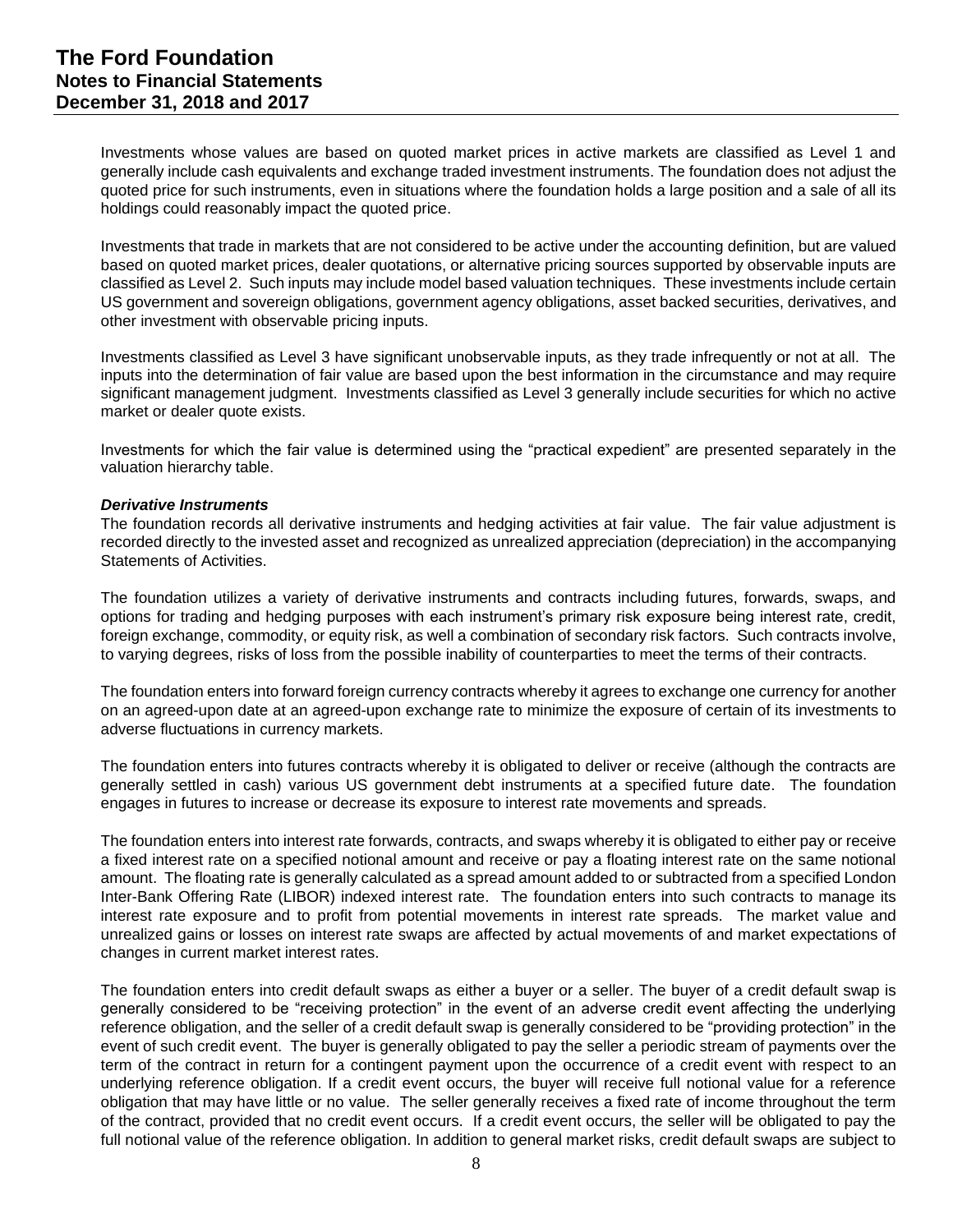liquidity risk and counterparty credit risk. Credit default swaps are carried at their estimated fair value, as determined in good faith by the foundation and its investment advisors.

The foundation enters into resale agreements in which the foundation purchases financial instruments from a seller in exchange for cash, and simultaneously enters into an agreement to resell the same or substantially the same financial instruments to the seller at a stated price plus accrued interest at a future date. Even though resale agreements involve the legal transfer of ownership of financial instruments, they are accounted for as collateralized financing transactions as opposed to purchases because they require the financial instruments to be resold at the maturity of the agreement. They are recorded at their contracted resell amounts.

The foundation receives financial instruments, typically U.S. government securities, purchased under resale agreements and monitors the market value of these financial instruments on a daily basis. The foundation obtains additional collateral due to changes in the market value of the financial instruments, as appropriate.

#### *Cash*

Cash consists of cash on hand and held in bank and money market accounts. At times, such deposits may be in excess of federally insured amounts.

#### *Program-Related Investments*

The foundation invests in projects that advance philanthropic purposes. These program-related investments are generally loans outstanding for up to 10 years bearing interest at 1%. These loans are treated as qualifying distributions for tax reporting purposes. Loans are monitored to determine net realizable value based on an evaluation of recoverability that utilizes experience and may reflect periodic adjustments to terms as deemed appropriate. Program related investments are recorded when disbursed.

#### *Mission Related Investments*

The foundation makes certain investments to further its charitable purpose. Those investments include loans, equities, real assets, investment in private equity and venture capital funds, and other investments. Investments are made with an objective of achieving a social impact or otherwise advancing the foundation's charitable purpose. Mission Related Investments are included with investments in the Statements of Financial Position, Statements of Activities, and Statements of Cash Flows and accompanying notes. As of December 31, 2018 and December 31, 2017, the fair value of Mission Related investments, as included within the Statements of Financial Position was \$28.4 million and \$15.5 million, respectively.

#### *Fixed Assets*

Land, buildings, furniture, equipment and leasehold improvements owned by the foundation are recorded at cost. Depreciation is charged using the straight-line method based on estimated useful lives of the particular assets generally estimated as follows: buildings, principally 39 years, furniture and equipment 5 to 8 years, and leasehold improvements over the lesser of the term of the lease or the life of the asset.

#### *Expenditures and Appropriations*

Committed grant expenditures are considered incurred at the time of approval provided the grant has no specified conditions to be met in a future period. Note 5 provides additional details about the liability for the unpaid grants. For conditional grants, the grant expenditure and liability are recognized and recorded in the accounting period when the foundation determines that the specified conditions are met. Uncommitted appropriations that have been approved by the Board of Trustees are included in appropriated net assets without donor restrictions.

#### *Taxes*

The foundation qualifies as a tax-exempt organization under Section 501(c)(3) of the Internal Revenue Code (IRS) and, accordingly, is not subject to federal income taxes. However, the foundation is subject to federal excise tax and unrelated business income tax because it is a private foundation in accordance with IRS regulations. The foundation accrues an expense for federal excise taxes payable.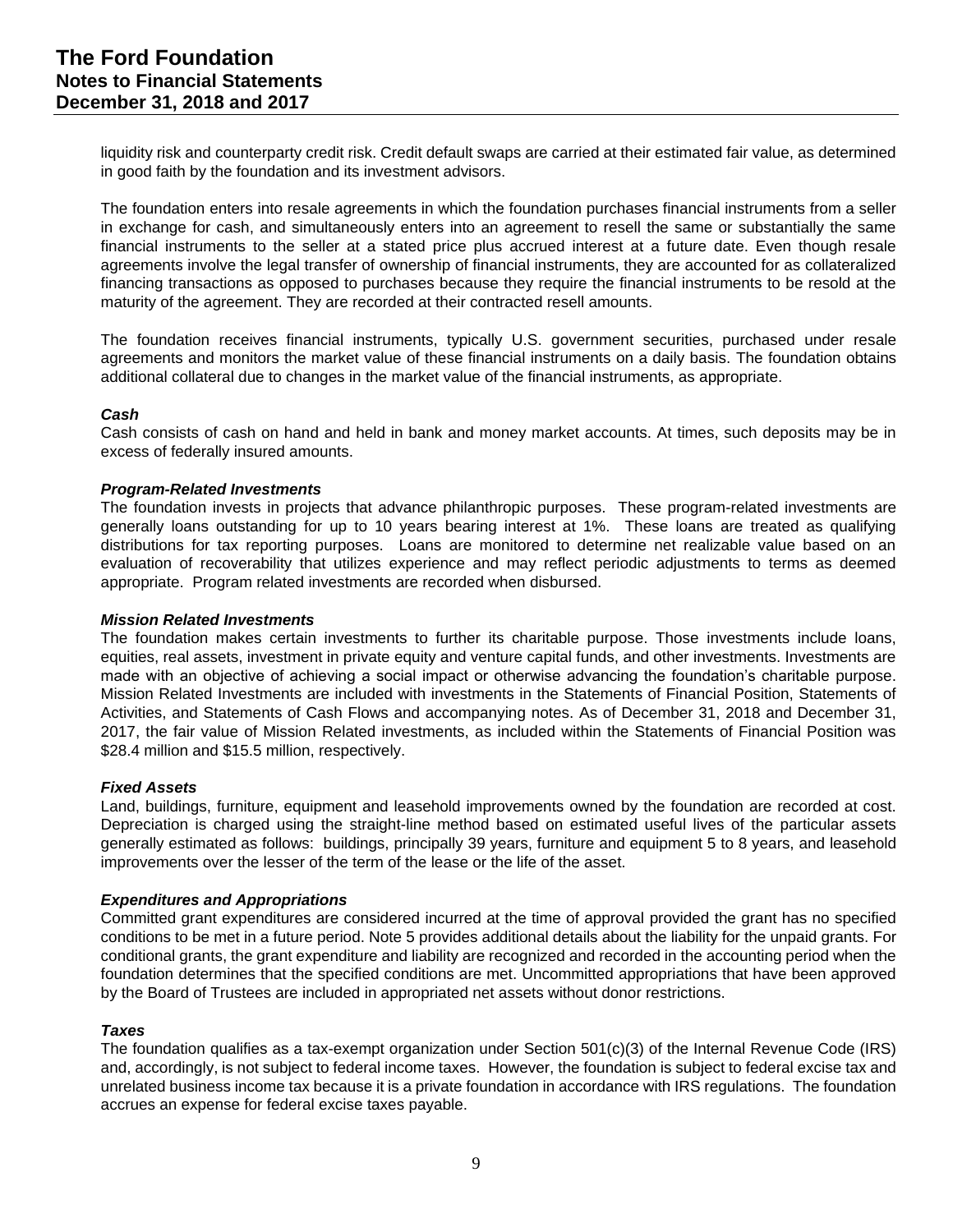The foundation accounts for uncertain tax positions when it is more likely than not that such an asset or a liability will be realized. As of December 31, 2018 and December 31, 2017, management believes there were no uncertain tax positions.

#### *Risks and Uncertainties*

The foundation uses estimates in preparing the financial statements which require management to make estimates and assumptions. These estimates affect the reported amounts of assets and liabilities at the date of the Statements of Financial Position and the reported amounts of income and expenditures during the reporting period. Actual results may differ from these estimates and such differences could be material. The most significant estimates and assumptions relate to the valuation of investments, allowances for possible losses on program-related investments, assumptions used for employee benefit plans and Fixed Assets useful lives.

#### *Measure of Operations*

The foundation includes in its measure of operations (operating income over expenditures) all income that is an integral part of its programs and supporting activities. Non-operating activities include post retirement changes which arose during the period and net periodic pension costs other than service costs.

#### *Related Party Transactions*

For the years ended December 31, 2018 and 2017, the foundation approved grants totaling \$15.3 million and \$27.8 million, respectively to other not-for-profit organizations, whereby certain trustees jointly serve on the board of trustees of the foundation and these other organizations.

#### *Functional Expenses*

The foundation chooses to disclose Functional Expenses as a separate Statement of Functional Expenses.

The foundation uses direct method in charging expenses to each functional category based on direct usage or charge. However, certain expenses are allocated to more than one function on a reasonable and consistently applied basis; a portion of Operational support is allocated to investment expense, which is reported as part of the income section, using indirect method for allocation expenses based on square footage, salary percentage or headcount. In addition, for the Mission Related Investment department which engages in three activities: Mission investment, Program-related investments and Grant Making expenses are allocated between investment expense and program management based on staff time spent on each activity. Other expenses such as Depreciation and Bond interest are allocated based on square footage and/ or headcount.

#### *Adoption of New Accounting Pronouncements*

The below accounting pronouncements have impacted the presentation of the foundation's financial statements:

In August 2016, the Financial Accounting Standards Board ("FASB") issued Accounting Standards Update ("ASU") 2016-14, Not-for-Profit Entities (Topic 958), which changes how not-for-profit organizations report and present certain items in their financial statements. The new guidance was adopted by the foundation for the year ending December 31, 2018 and was applied retrospectively. The significant changes are:

- Simplification of net asset presentation net assets are presented in two classes, "Net assets with donor restrictions," and "Net assets without donor restrictions."
- Investment return is reported net of direct external and internal investment management expenses and net of federal excise tax provision.
- Requirement to present expenses in their natural classification and by function.
- Enhanced disclosure requirements related to presenting liquidity information.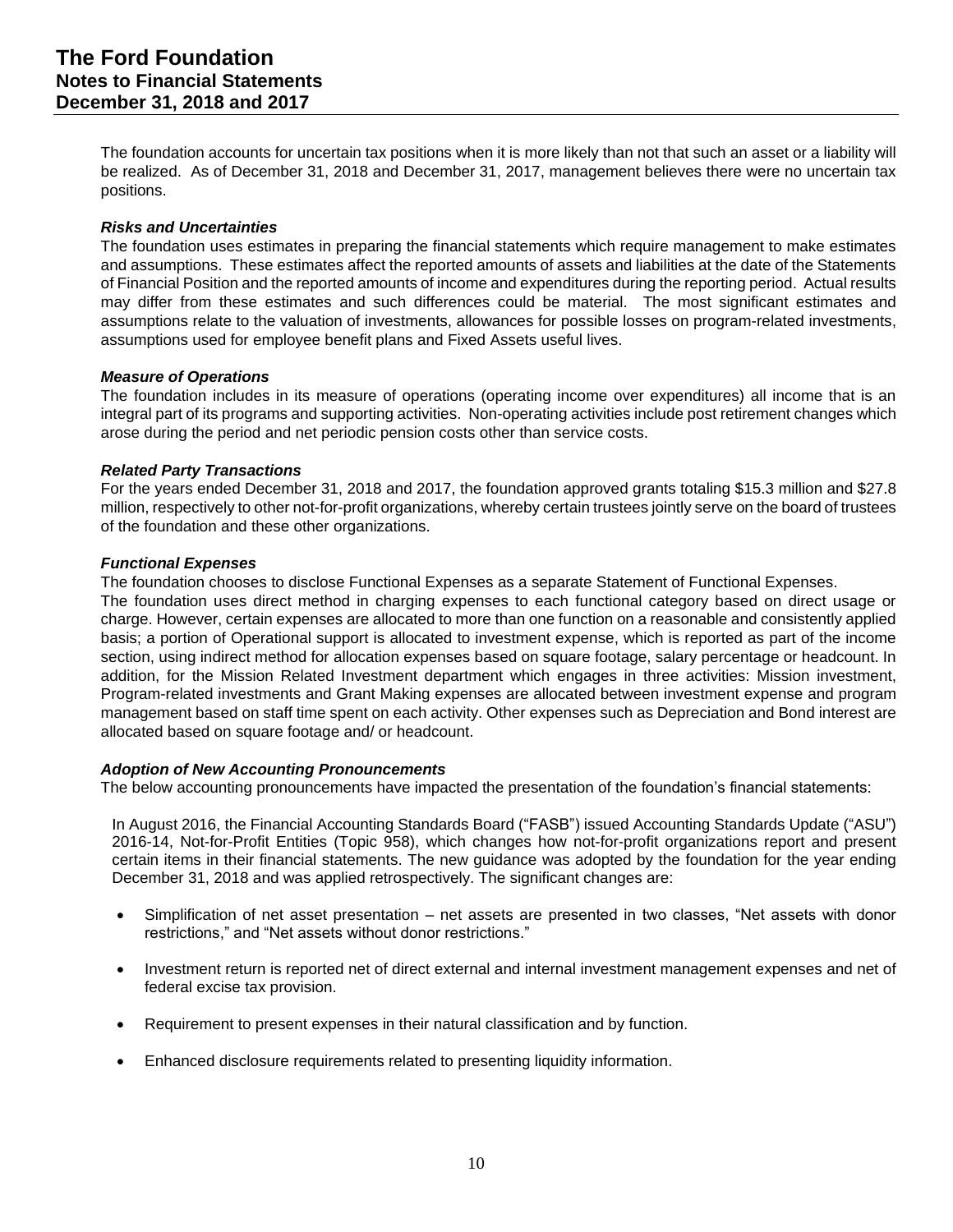In March 2017, the FASB issued ASU No. 2017-07, Compensation: Retirement Benefits (Topic 715): Improving the Presentation of Net Periodic Pension Cost and Net Periodic Postretirement Benefit Cost. This ASU requires that the service component of net benefit costs be reported as compensation costs arising from services rendered by the pertinent employees during the period. Other components of net benefit costs, such as interest, gains or losses, and amortization of other actuarially determined amounts, are required to be presented as a non-operating change in net assets without donor restrictions. This guidance was adopted by the foundation in December 31, 2018 Statements of Activities and was applied retrospectively.

#### **2. Investments**

Investments held consisted of the following as of:

|                                           |                          | As of |           | As of                    |                   |   |             |  |  |
|-------------------------------------------|--------------------------|-------|-----------|--------------------------|-------------------|---|-------------|--|--|
|                                           | <b>December 31, 2018</b> |       |           | <b>December 31, 2017</b> |                   |   |             |  |  |
| (in thousands)                            | <b>Fair Value</b>        |       | Cost      |                          | <b>Fair Value</b> |   | Cost        |  |  |
| Short term                                | 620,950                  | S     | 623,582   | S                        | 164,024           | S | 164,106     |  |  |
| Equities                                  | 157,697                  |       | 99,405    |                          | 186,325           |   | 90,077      |  |  |
| <b>Fixed income</b>                       |                          |       |           |                          |                   |   |             |  |  |
| US government debt                        | 503,278                  |       | 506,539   |                          | 775,743           |   | 782,103     |  |  |
| Asset backed                              | 78,058                   |       | 83,367    |                          | 93,875            |   | 94,371      |  |  |
| <b>Corporate Bonds</b>                    | 70,524                   |       | 71,183    |                          | 76,169            |   | 76,396      |  |  |
| Commingled funds                          |                          |       |           |                          |                   |   |             |  |  |
| Equity related                            | 282,428                  |       | 259,147   |                          | 549,201           |   | 416,078     |  |  |
| Natural Resources related                 | 28,907                   |       | 34,156    |                          | 114,957           |   | 110,031     |  |  |
| Limited marketability funds               |                          |       |           |                          |                   |   |             |  |  |
| Credit                                    | 36,447                   |       | 115,086   |                          | 36,234            |   | 129,929     |  |  |
| Global equity                             | 6,193,383                |       | 3,688,333 |                          | 7,068,226         |   | 4, 153, 104 |  |  |
| <b>Natural Resources</b>                  | 947,686                  |       | 1,023,250 |                          | 871,873           |   | 994,849     |  |  |
| <b>Real assets</b>                        | 271,501                  |       | 180,547   |                          | 230,319           |   | 165,179     |  |  |
| Private equity                            | 1,002,332                |       | 1,006,439 |                          | 1,004,943         |   | 1,052,265   |  |  |
| Venture capital                           | 2,257,579                |       | 1,540,105 |                          | 1,900,325         |   | 1,560,855   |  |  |
| Investments, at fair value                | 12,450,770               |       | 9,231,139 |                          | 13,072,214        |   | 9,789,343   |  |  |
| Redemption proceeds receivable            | 153,352                  |       | 153,352   |                          | 165,086           |   | 165,086     |  |  |
| Accrued interest and dividends receivable | 4,082                    |       | 4,082     |                          | 3,653             |   | 3,653       |  |  |
| <b>Total investments</b>                  | 12,608,204<br>S.         | S     | 9,388,573 |                          | \$13,240,953      | S | 9,958,082   |  |  |
| <b>Investment Related Receivables</b>     | 9,623                    |       | 9,623     |                          | 29,395            |   | 29,397      |  |  |
| <b>Investment Related Payables</b>        | (3, 257)                 |       | (3, 253)  |                          | (2,993)           |   | (3,005)     |  |  |
| <b>Total Investment Related</b>           |                          |       |           |                          |                   |   |             |  |  |
| Assets and Liabilities, Net               | \$12,614,570             | S     | 9,394,943 |                          | \$13,267,355      | S | 9,984,474   |  |  |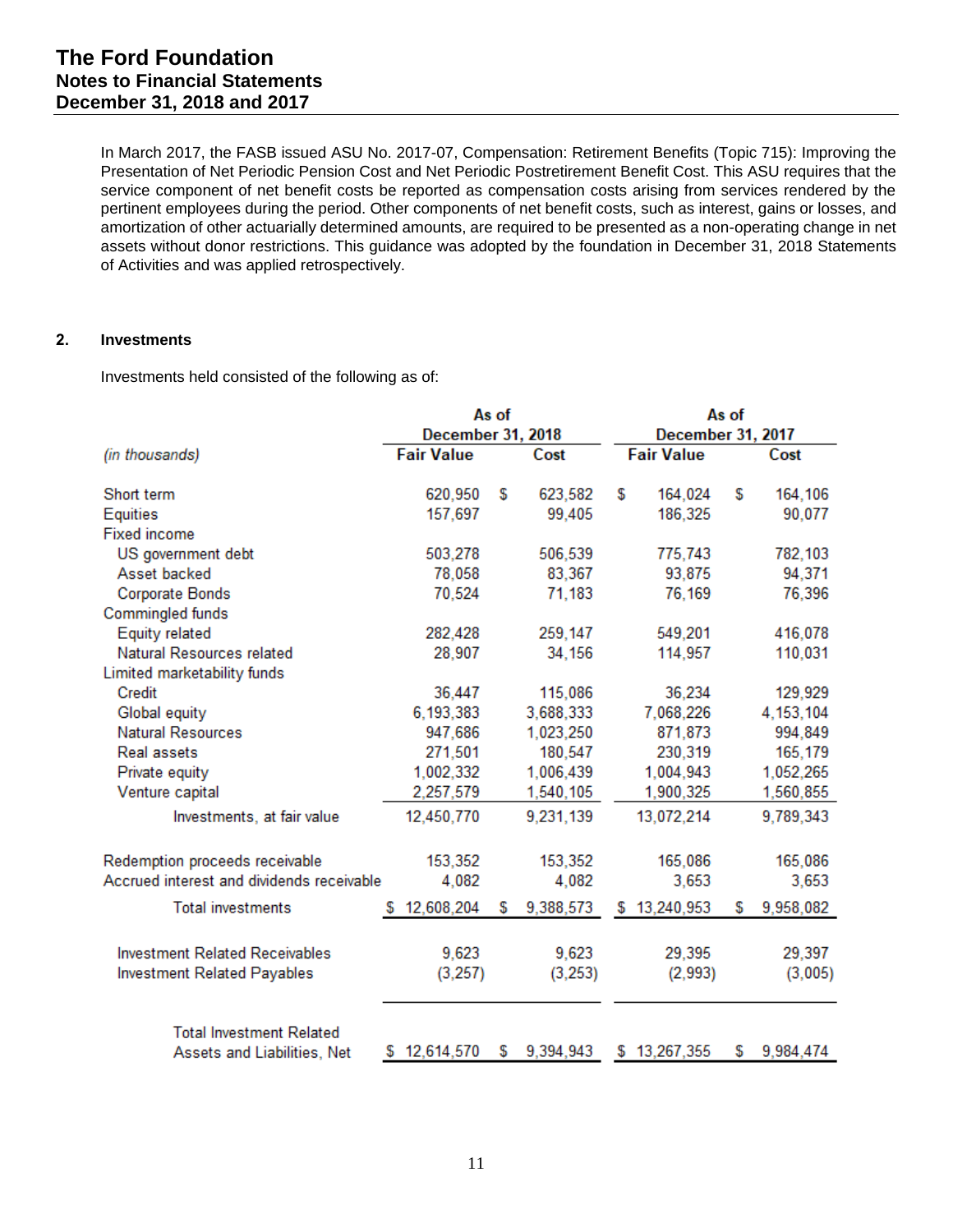As of December 31, 2018, Short Term Investments consisted of cash and cash equivalents of \$83.3 million, resale agreements of \$51.0 million, collateral due from broker of \$0.1 million, Commercial Paper of \$30.8 million, maturing corporate bonds of \$24.1 and maturing US Treasury notes of \$431.6 million.

As of December 31, 2017, Short Term Investments consisted of cash and cash equivalents of \$81.3 million, resale agreements of 62.1 million, and maturing US Treasury notes of \$20.6 million.

The classification of investments by level within the valuation hierarchy as of December 31, 2018 is as follows:

| (in thousands)                 |   | Quoted<br><b>Prices</b><br>(Level 1) |   | Significant<br><b>Observable</b><br>Inputs<br>(Level 2) |   | Significant<br>Unobservable<br>Inputs<br>(Level 3) |   | <b>Investments</b><br>at NAV<br>(Practical<br>Expedient) |   | Total      |
|--------------------------------|---|--------------------------------------|---|---------------------------------------------------------|---|----------------------------------------------------|---|----------------------------------------------------------|---|------------|
| Short term                     | S | 83.252                               | S | 537.698                                                 | S |                                                    | S |                                                          | S | 620,950    |
| Equities                       |   | 157,630                              |   |                                                         |   | 67                                                 |   |                                                          |   | 157,697    |
| <b>Fixed income</b>            |   |                                      |   |                                                         |   |                                                    |   |                                                          |   |            |
| US government debt             |   |                                      |   | 503,278                                                 |   |                                                    |   |                                                          |   | 503,278    |
| Asset backed                   |   |                                      |   | 76,682                                                  |   | 1,376                                              |   |                                                          |   | 78,058     |
| Corporate Bonds                |   |                                      |   | 70,524                                                  |   |                                                    |   |                                                          |   | 70,524     |
| Commingled funds               |   |                                      |   |                                                         |   |                                                    |   |                                                          |   |            |
| Equity related                 |   |                                      |   | ۰                                                       |   |                                                    |   | 282,428                                                  |   | 282,428    |
| Natural Resources related      |   |                                      |   | ۰                                                       |   |                                                    |   | 28,907                                                   |   | 28,907     |
| Limited marketability funds    |   |                                      |   |                                                         |   |                                                    |   |                                                          |   |            |
| Credit                         |   |                                      |   | ۰                                                       |   |                                                    |   | 36,447                                                   |   | 36,447     |
| Global equity                  |   |                                      |   |                                                         |   | ۰                                                  |   | 6,193,383                                                |   | 6,193,383  |
| <b>Natural Resources</b>       |   |                                      |   |                                                         |   |                                                    |   | 947,686                                                  |   | 947,686    |
| <b>Real assets</b>             |   |                                      |   |                                                         |   |                                                    |   | 271,501                                                  |   | 271,501    |
| Private equity                 |   |                                      |   |                                                         |   |                                                    |   | 1,002,332                                                |   | 1,002,332  |
| Venture capital                |   |                                      |   |                                                         |   |                                                    |   | 2,257,579                                                |   | 2,257,579  |
| Investments, at fair value     | S | 240,882                              | S | 1,188,182                                               | S | 1,443                                              |   | \$11,020,263                                             | s | 12,450,770 |
| Redemption proceeds receivable |   |                                      |   |                                                         |   |                                                    |   |                                                          |   | 153,352    |

Accrued interest and dividends receivable

**Total investments** 

4,082

S. 12,608,204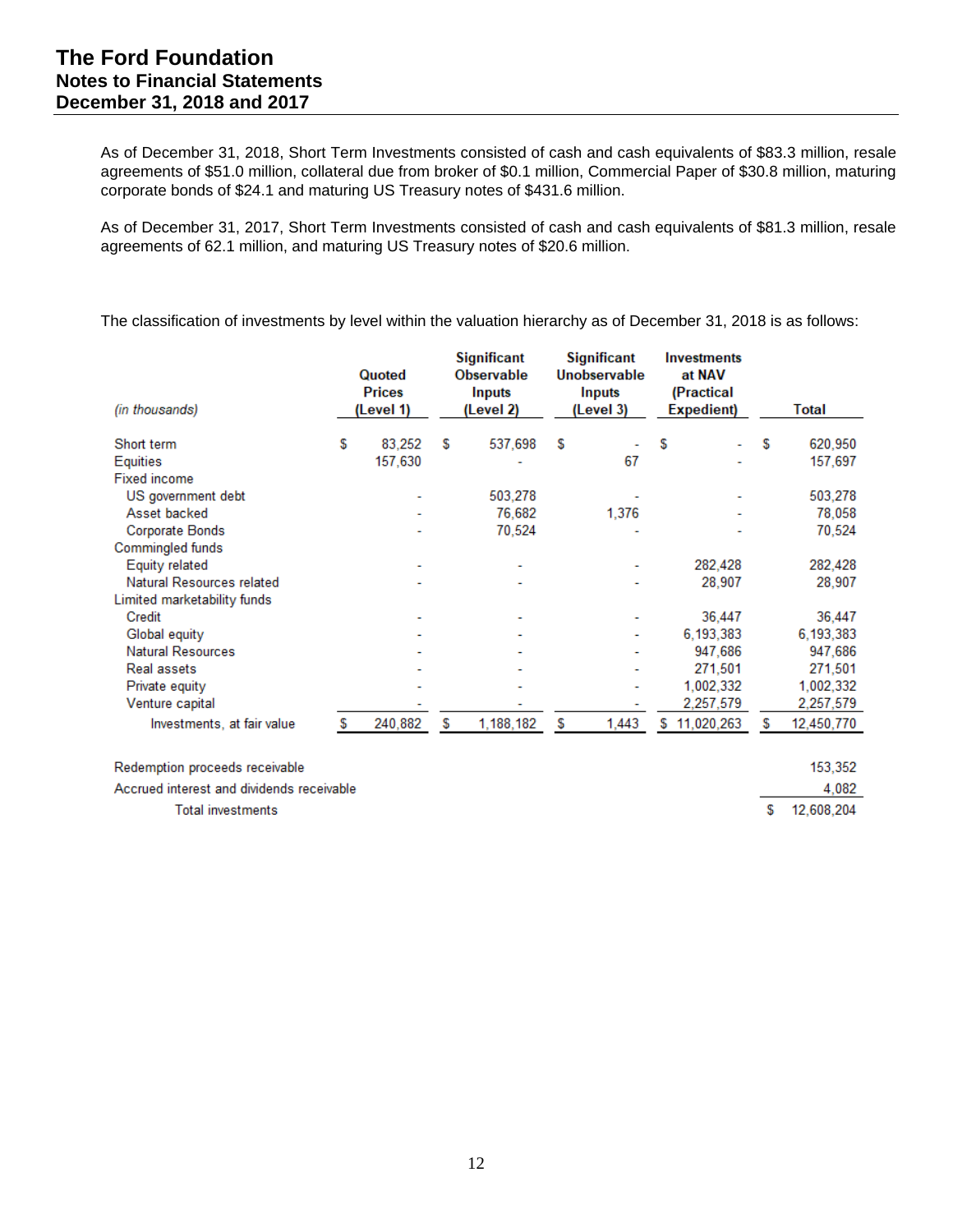The classification of investments by level within the valuation hierarchy as of December 31, 2017 was as follows:

| <i>(in thousands)</i>                     | Quoted<br><b>Prices</b><br>(Level 1) | <b>Significant</b><br><b>Observable</b><br><b>Inputs</b><br>(Level 2) | <b>Significant</b><br>Unobservable<br><b>Inputs</b><br>(Level 3) | <b>Investments</b><br>at NAV<br>(Practical<br>Expedient) | Total            |
|-------------------------------------------|--------------------------------------|-----------------------------------------------------------------------|------------------------------------------------------------------|----------------------------------------------------------|------------------|
| Short term                                | \$<br>81,349                         | \$<br>82,675                                                          | \$                                                               | \$                                                       | \$<br>164,024    |
| Equities                                  | 186,199                              |                                                                       | 126                                                              |                                                          | 186,325          |
| <b>Fixed income</b>                       |                                      |                                                                       |                                                                  |                                                          |                  |
| US government debt                        |                                      | 775,743                                                               |                                                                  |                                                          | 775,743          |
| <b>Asset backed</b>                       |                                      | 91,773                                                                | 2,102                                                            |                                                          | 93,875           |
| <b>Corporate Bonds</b>                    |                                      | 76,169                                                                |                                                                  |                                                          | 76,169           |
| Commingled funds                          |                                      |                                                                       |                                                                  |                                                          |                  |
| <b>Equity related</b>                     |                                      |                                                                       |                                                                  | 549,201                                                  | 549,201          |
| Natural Resources related                 |                                      |                                                                       |                                                                  | 114,957                                                  | 114,957          |
| Limited marketability funds               |                                      |                                                                       |                                                                  |                                                          |                  |
| Credit                                    |                                      |                                                                       |                                                                  | 36,234                                                   | 36,234           |
| <b>Global equity</b>                      |                                      |                                                                       |                                                                  | 7,068,226                                                | 7,068,226        |
| <b>Natural Resources</b>                  |                                      |                                                                       |                                                                  | 871,873                                                  | 871,873          |
| <b>Real assets</b>                        |                                      |                                                                       |                                                                  | 230,319                                                  | 230,319          |
| Private equity                            |                                      |                                                                       |                                                                  | 1,004,943                                                | 1,004,943        |
| Venture capital                           |                                      |                                                                       |                                                                  | 1,900,325                                                | 1,900,325        |
| Investments, at fair value                | \$<br>267,548                        | \$<br>1,026,360                                                       | \$<br>2,228                                                      | \$11,776,078                                             | \$<br>13,072,214 |
| Redemption proceeds receivable            |                                      |                                                                       |                                                                  |                                                          | 165,086          |
| Accrued interest and dividends receivable |                                      |                                                                       |                                                                  |                                                          | 3,653            |
| <b>Total investments</b>                  |                                      |                                                                       |                                                                  |                                                          | \$<br>13,240,953 |

The following table summarizes Level 3 activity as of December 31, 2018 and 2017.

| (in thousands)           | <b>Balances at</b><br><b>Purchases</b><br>and Other<br>December 31.<br>2017<br><b>Acquisitions</b> |              |  | <b>Net Transfers</b><br>in/(out) of<br><b>Level 3</b> | Sales and<br><b>Other</b><br><b>Dispositions</b> |  | <b>Net Realized</b><br>Appreciation |  | <b>Net</b><br>Unrealized<br>Appreciation |  | <b>Balances at</b><br>December 31.<br>2018 |   |             |
|--------------------------|----------------------------------------------------------------------------------------------------|--------------|--|-------------------------------------------------------|--------------------------------------------------|--|-------------------------------------|--|------------------------------------------|--|--------------------------------------------|---|-------------|
| Equities<br>Asset Backed |                                                                                                    | 126<br>2.102 |  |                                                       |                                                  |  |                                     |  | $\overline{\phantom{a}}$                 |  | (59)<br>(726)                              | s | 67<br>1.376 |
|                          |                                                                                                    | 2,228        |  |                                                       |                                                  |  |                                     |  | $\overline{\phantom{a}}$                 |  | (785)                                      |   | 1.443       |

| (in thousands)           | <b>Balances at</b><br>December 31.<br>2016 | <b>Purchases</b><br>and Other<br><b>Acquisitions</b> |  | <b>Net Transfers</b><br>in/(out) of<br>Level 3 |  |                                   |  | Sales and<br><b>Other</b><br><b>Dispositions</b> |  | <b>Net Realized</b><br><b>Appreciation</b> |  | <b>Net</b><br><b>Unrealized</b><br><b>Appreciation</b> |  | <b>Balances at</b><br>December 31.<br>2017 |  |
|--------------------------|--------------------------------------------|------------------------------------------------------|--|------------------------------------------------|--|-----------------------------------|--|--------------------------------------------------|--|--------------------------------------------|--|--------------------------------------------------------|--|--------------------------------------------|--|
| Equities<br>Asset Backed | .201<br>$\overline{\phantom{a}}$           | 215<br>5.100                                         |  | -                                              |  | (215)<br>$\overline{\phantom{a}}$ |  | (424)<br>$\overline{\phantom{a}}$                |  | (650)<br>(2.998)                           |  | 126<br>2.102                                           |  |                                            |  |
|                          | .201                                       | 5.315                                                |  | $\overline{\phantom{a}}$                       |  | (215)                             |  | (424)                                            |  | (3.648)                                    |  | 2.228                                                  |  |                                            |  |

All net realized and unrealized appreciation (depreciation) in the table above is reflected in the accompanying financial statements.

The foundation's policy is to recognize transfers between Levels 1, 2, or 3 as if they occurred as of the beginning of the reporting period.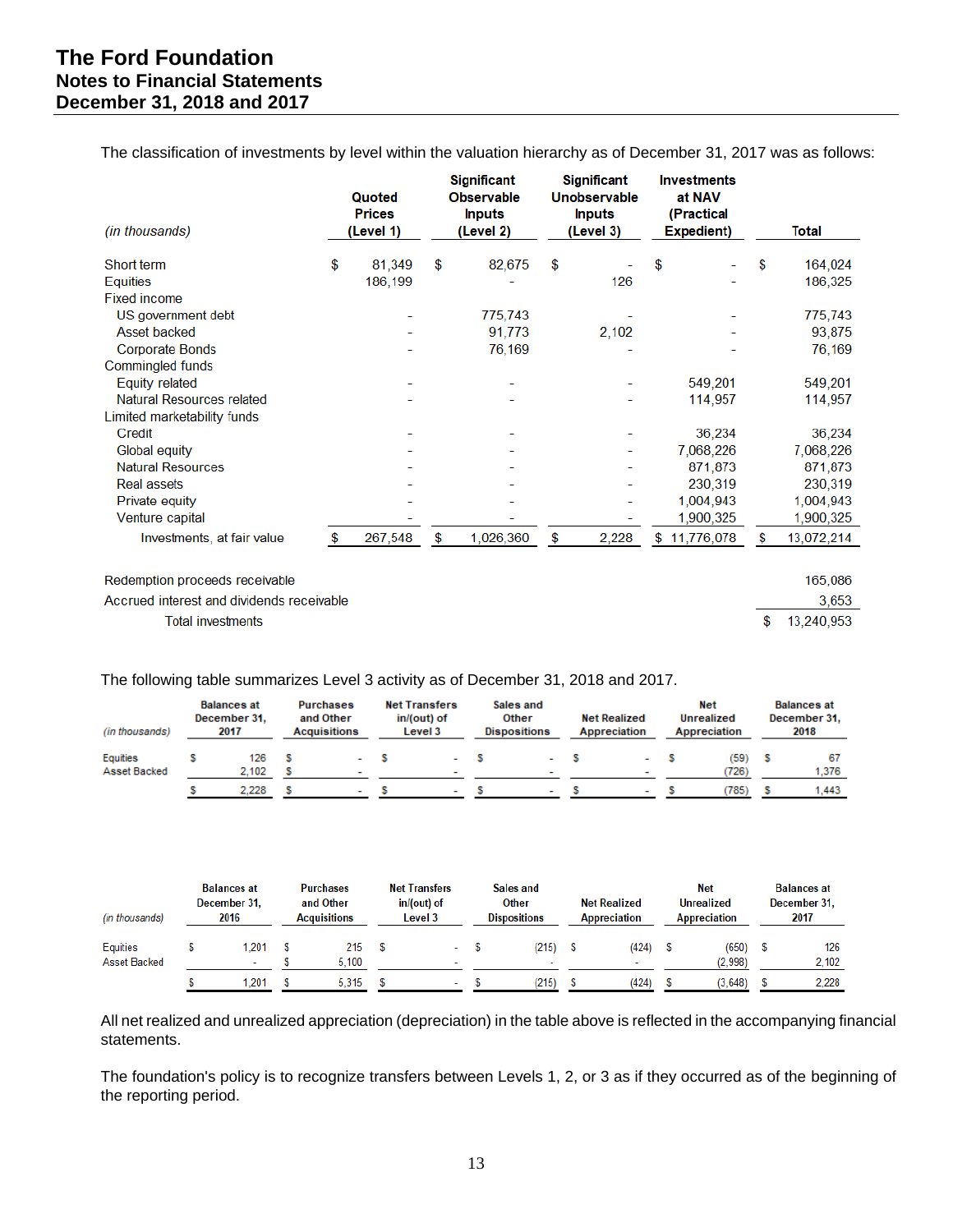For the years ended December 31, 2018 and December 31, 2017, there were no significant transfers between Levels 1, 2 and 3.

Based on the information made available to the foundation, there are no concentrations in any underlying individual security or issuer in amounts greater than 5% of the foundation's net assets as of December 31, 2018 and December 31, 2017.

The following table lists investments in investment funds (or similar entities) as of December 31, 2018 that have been valued using the NAV as a practical expedient, classified by major investment category:

| Investment<br>Category<br><b>Strategy and</b><br>of Investment <sup>1</sup><br>Structure <sup>1</sup><br>Investments in |                                                                                                                                                                   |        | Number of<br>Investments <sup>2</sup><br>Fair Value <sup>3</sup><br>(in thousands)<br><b>Unfunded</b><br><b>Commitments</b><br>(in thousands) | Remaining<br>Life <sup>1</sup>                | <b>Redemption</b><br>Terms <sup>1</sup>                                                                                                                                                                            | <b>Redemption</b><br><b>Restrictions</b><br>and Terms <sup>1</sup>                                                                                                                                                                   |                                                           | <b>Redemption</b><br><b>Restrictions</b><br>and Terms in<br><b>Place at</b><br>Year End <sup>1</sup>                                                                                                                                        |                         |
|-------------------------------------------------------------------------------------------------------------------------|-------------------------------------------------------------------------------------------------------------------------------------------------------------------|--------|-----------------------------------------------------------------------------------------------------------------------------------------------|-----------------------------------------------|--------------------------------------------------------------------------------------------------------------------------------------------------------------------------------------------------------------------|--------------------------------------------------------------------------------------------------------------------------------------------------------------------------------------------------------------------------------------|-----------------------------------------------------------|---------------------------------------------------------------------------------------------------------------------------------------------------------------------------------------------------------------------------------------------|-------------------------|
| (Private Equity<br>and Venture<br>Capital) <sup>4</sup>                                                                 | the equity and<br>credit of primarily<br>private companies<br>through private<br>partnerships and<br>holding companies                                            | s<br>s | 223<br>3,259,911<br>908,702                                                                                                                   | Generally up to<br>15 years but<br>investment | Redemption not<br>permitted during<br>the life of the<br>fund.<br>Distributions may<br>dependent upon be made at the<br>discretion of the<br>circumstances, general partners.                                      | Not applicable - no<br>redemption ability.                                                                                                                                                                                           |                                                           | Not applicable - no redemption rights                                                                                                                                                                                                       |                         |
| (Alternative<br>Investment<br>Funds) <sup>5</sup>                                                                       | Investments in<br>hedge funds,<br>global equity,<br>credit, real assets.<br>natural resources.<br>and other<br>investments through<br>private partnerships        | s<br>s | 126<br>7,449,017<br>1,120,940                                                                                                                 | Open Ended                                    | Ranges between<br>monthly<br>redemption with<br>5 days notice, to<br>rolling 5-years<br>redemption with<br>180 days notice.<br>Certain funds<br>have no<br>redemption rights<br>until dissolution<br>of the funds. | Initial Lockups:<br>1 year or less:<br>1-2 years:<br>Over 2 years:<br>No redemption rights:<br>Redemption Frequency:<br>Monthly:<br>Quarterly:<br>1 year or less:<br>Over 1 Year:                                                    | 44%<br>15%<br>18%<br>23%<br>9%<br>32%<br>27%<br>9%<br>23% | <b>Current Redemption Ability:</b><br>6 months or less:<br>6 months to 1 year:<br>Over 1 years:<br>No redemption rights:<br>Total side pockets or restricted assets<br>across the funds are less than 5% of the<br>total investment amount. | 58%<br>8%<br>11%<br>23% |
| Commingled<br>Funds <sup>6</sup>                                                                                        | and holding companies<br>Investment in<br>global equity,<br>real assets, natural,<br>resources, and other<br>investments through<br>commingled fund<br>structures | s<br>s | 3<br>311,335                                                                                                                                  | Open Ended                                    | Daily to monthly<br>redemption with<br>1 to 30 days<br>notice period                                                                                                                                               | No redemption rights:<br>Subject to the ability to<br>withdraw capital from the<br>underlying funds. This is<br>dependent upon the liquidity<br>of the underlying assets and<br>is subject to the discretion of<br>the Fund Manager. |                                                           | Subject to the ability to withdraw capital<br>from the underlying funds.                                                                                                                                                                    |                         |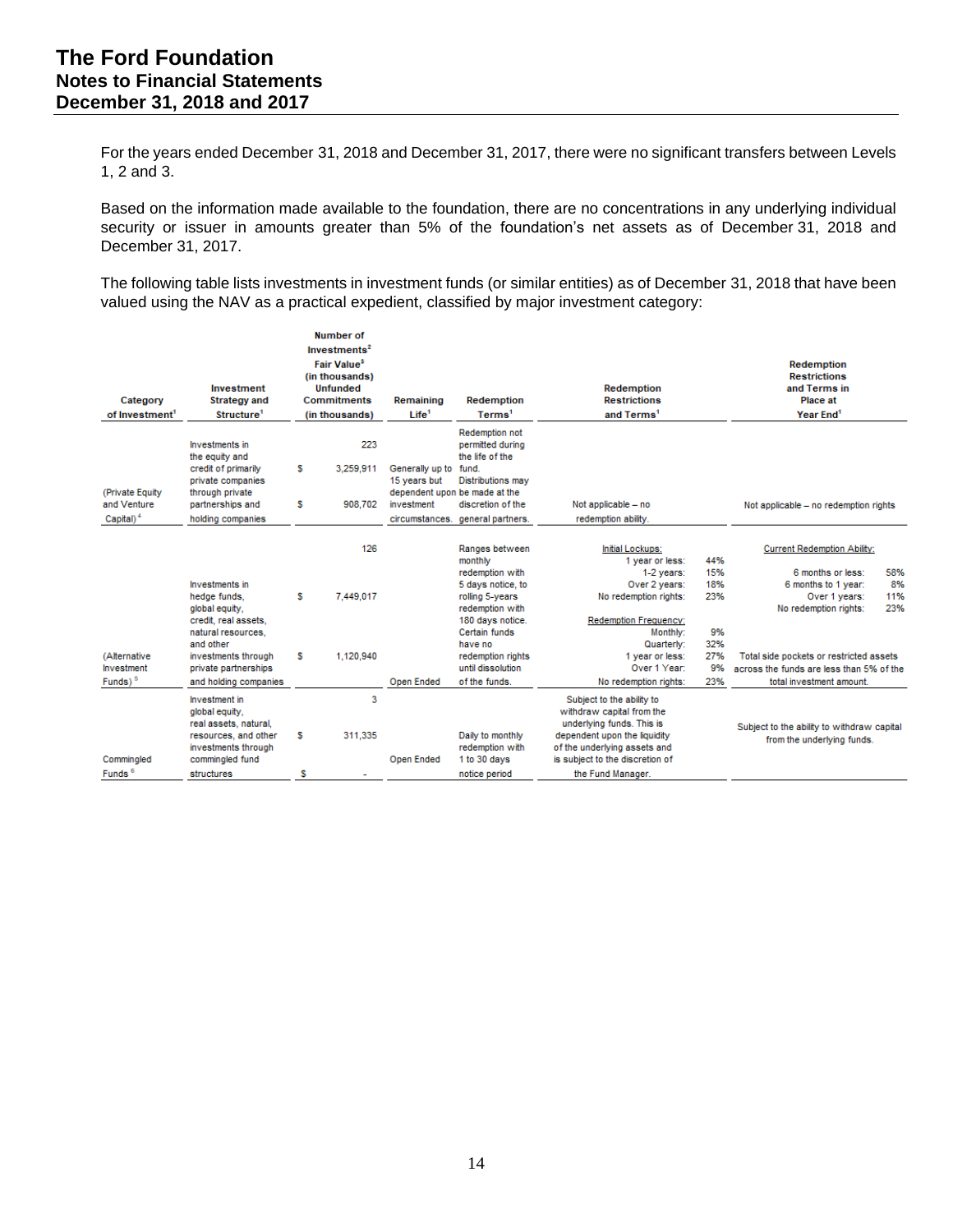The following table lists investments in investment funds (or similar entities) as of December 31, 2017 that have been valued using the NAV as a practical expedient, classified by major investment category:

| Category<br>of Investment <sup>1</sup>                                                                                                                                       | Investment<br><b>Strategy and</b><br>Structure <sup>1</sup>                                          |          | Number of<br>Investments <sup>2</sup><br>Fair Value <sup>3</sup><br>(in thousands)<br><b>Unfunded</b><br><b>Commitments</b><br>(in thousands) | Remaining<br>Life <sup>1</sup>                                                                   | Redemption<br>Terms <sup>1</sup>                                                                                | Redemption<br><b>Restrictions</b><br>and Terms <sup>1</sup>                                                                                                                                                 |                          | Redemption<br><b>Restrictions</b><br>and Terms in<br>Place at<br>Year End <sup>1</sup>                          |                         |
|------------------------------------------------------------------------------------------------------------------------------------------------------------------------------|------------------------------------------------------------------------------------------------------|----------|-----------------------------------------------------------------------------------------------------------------------------------------------|--------------------------------------------------------------------------------------------------|-----------------------------------------------------------------------------------------------------------------|-------------------------------------------------------------------------------------------------------------------------------------------------------------------------------------------------------------|--------------------------|-----------------------------------------------------------------------------------------------------------------|-------------------------|
|                                                                                                                                                                              | Investments in<br>the equity and                                                                     |          | 210                                                                                                                                           |                                                                                                  | Redemption not<br>permitted during<br>the life of the                                                           |                                                                                                                                                                                                             |                          |                                                                                                                 |                         |
| (Private Equity<br>and Venture<br>Capital) <sup>4</sup>                                                                                                                      | credit of primarily<br>private companies<br>through private<br>partnerships and<br>holding companies | \$<br>\$ | 2,905,268<br>815,042                                                                                                                          | Generally up to<br>15 years but<br>dependent upon be made at the<br>investment<br>circumstances. | fund.<br>Distributions may<br>discretion of the<br>general partners.                                            | Not applicable - no<br>redemption ability.                                                                                                                                                                  |                          | Not applicable - no redemption rights                                                                           |                         |
|                                                                                                                                                                              |                                                                                                      |          | 117                                                                                                                                           |                                                                                                  | Ranges between<br>monthly                                                                                       | Initial Lockups:<br>1 year or less:<br>1-2 years:<br>Over 2 years:<br>No redemption rights:                                                                                                                 | 47%<br>15%<br>19%<br>19% | Current Redemption Ability:                                                                                     |                         |
|                                                                                                                                                                              | Investments in<br>hedge funds,<br>global equity,<br>credit, real assets,<br>natural resources,       | \$       | 8.206.651                                                                                                                                     |                                                                                                  | redemption with<br>5 days notice, to<br>rolling 5-years<br>redemption with<br>180 days notice.<br>Certain funds | Redemption Frequency:<br>Monthly:<br>Quarterly:<br>1 year or less:<br>Over 1 Year:                                                                                                                          | 9%<br>34%<br>28%<br>10%  | 6 months or less:<br>6 months to 1 year:<br>Over 1 years:<br>No redemption rights:                              | 57%<br>9%<br>15%<br>19% |
| (Alternative<br>Investment<br>Funds) <sup>5</sup>                                                                                                                            | and other<br>investments through<br>private partnerships<br>and holding companies                    | \$       | 1,051,024                                                                                                                                     | Open Ended                                                                                       | have no<br>redemption rights<br>until dissolution<br>of the funds.                                              | No redemption rights:<br>Redemption gates: Up to 50%<br>Early Redemption Fees: up to 10%                                                                                                                    | 19%                      | Total side pockets or restricted assets<br>across the funds are less than 5% of the<br>total investment amount. |                         |
| Investment in<br>global equity,<br>real assets, natural,<br>resources, and other<br>investments through<br>Commingled<br>commingled fund<br>Funds <sup>6</sup><br>structures |                                                                                                      |          | 3<br>664,158                                                                                                                                  | Open Ended                                                                                       | Daily to monthly<br>redemption with<br>1 to 30 days<br>notice period                                            | Subject to the ability to<br>withdraw capital from the<br>underlying funds. This is<br>dependent upon the liquidity<br>of the underlying assets and<br>is subject to the discretion of<br>the Fund Manager. |                          | Subject to the ability to withdraw capital<br>from the underlying funds.                                        |                         |

- (1) Information reflects a range of various terms from multiple investments.
- (2) The approximate number of outstanding investments including investments with unfunded commitments but no current balance as of December 31, 2018 and December 31, 2017.
- (3) The total fair value of these investments valued using the NAV as a practical expedient.
- (4) Generally refers to investments in private partnerships or investment funds focusing on equity or credit investments in private companies. The partnerships or funds generally have no redemption rights; the general partners of the respective funds issue capital calls and distributions. These funds generally provide the NAV or capital balances and changes quarterly or less frequently. Performance fees are generally collected by the general partner or investment manager only upon a distribution of profits to investors.
- (5) Generally refers to investments in private partnerships or investment funds focusing on a broad range of investment activities including Credit, Global Equity, Natural Resource, and Real Asset investments. These funds generally have periodic limited redemption rights, asset and performance based fee structures. They provide the NAV or capital balances and changes monthly or less frequently.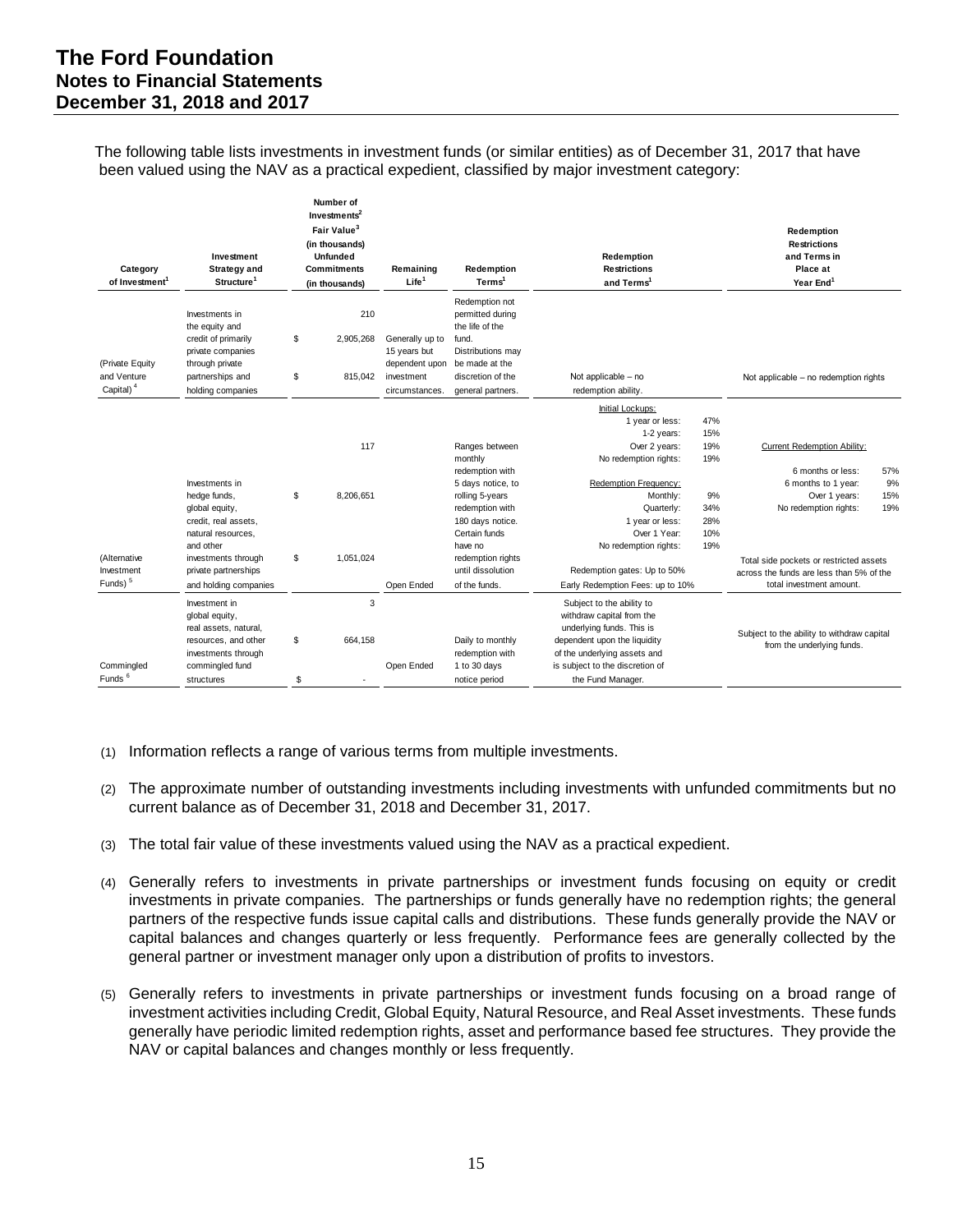(6) Generally refers to investments in private partnerships or investment funds focusing on a broad range of investment activities including equity and natural resources related investments. These funds generally have short-term redemption and investment ability. They provide the NAV or capital balances and changes monthly or more frequently. Commingled funds generally do not have performance based fee structures.

#### **Derivative Instruments**

As of December 31, 2018 and December 31, 2017, the foundation had swaptions on interest rate contracts with a notional value of \$1 Billion. The premium paid was \$5.1 million which represents the maximum exposure associated with these contracts. As of December 31, 2018 and December 31, 2017, the derivative asset associated with swaptions on interest rate futures contracts was \$1.4 million and \$2.1 million which is included in Asset Backed Securities.

As of December 31, 2018, the foundation was the seller (providing protection) of credit default swaps on a total notional amount of \$2.0 million. The notional amounts of the swaps are not recorded in the financial statements. However, the notional amount does approximate the maximum potential amount of future payments that the foundation could be required to make (receive) if the foundation were the seller (buyer) of protection and a credit event were to occur.

At December 31, 2018 and December 31, 2017, the foundation's resale agreements relate to contracts with counterparties that expire in less than thirty days. At December 31, 2018 and December 31, 2017, the foundation obtained U.S. government securities with a fair value of \$52.0 million and \$63.3 million as collateral received under resale agreements. As of December 31, 2018 and December 31, 2017, cash loaned by the foundation in the amount of \$51.0 million and \$62.1 million is included within "Investments" on the Statement of Financial Position. Accrued interest related to resale agreements is included within "Accrued interest and dividends receivable" on the Statement of Financial Position. Interest income earned on these transactions is included in the Statement of Activities.

The following table lists fair value of derivatives by contract type as included within investments in the Statements of Financial Position as of December 31, 2018.

| (in thousands)                       | Notional/<br>Contractual<br><b>Amount</b> | <b>Gross</b><br><b>Derivative</b><br><b>Assets</b> |       | Gross<br><b>Derivative</b><br><b>Liabilities</b> |  |
|--------------------------------------|-------------------------------------------|----------------------------------------------------|-------|--------------------------------------------------|--|
| <b>Derivative type</b>               |                                           |                                                    |       |                                                  |  |
| <b>Rights and warrants</b>           | 51                                        |                                                    | 24    |                                                  |  |
| <b>Index Swaptions</b>               | 1.000.000                                 |                                                    | 1.376 |                                                  |  |
| <b>Credit Default Swaps</b>          | 3,270                                     |                                                    | 208   |                                                  |  |
|                                      |                                           |                                                    | 1,608 |                                                  |  |
| Carrying value of derivatives on the |                                           |                                                    |       |                                                  |  |
| statements of financial position     |                                           | S                                                  | 1.608 | S                                                |  |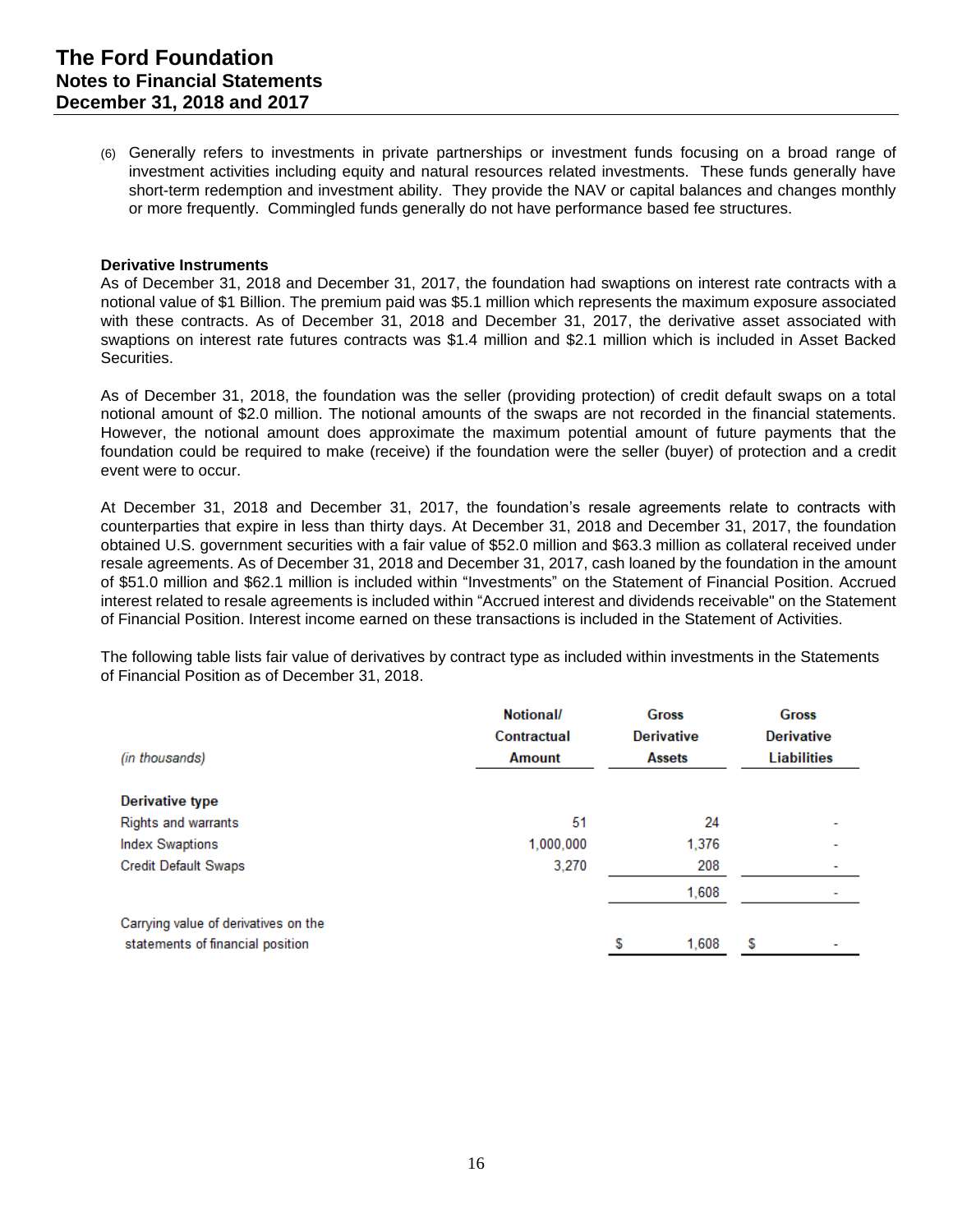The following table lists fair value of derivatives by contract type as included within investments in the Statements of Financial Position as of December 31, 2017.

|                                      | Notional/     |   | <b>Gross</b>      | <b>Gross</b><br><b>Derivative</b> |                    |
|--------------------------------------|---------------|---|-------------------|-----------------------------------|--------------------|
|                                      | Contractual   |   | <b>Derivative</b> |                                   |                    |
| (in thousands)                       | <b>Amount</b> |   | <b>Assets</b>     |                                   | <b>Liabilities</b> |
| <b>Derivative type</b>               |               |   |                   |                                   |                    |
| Fixed income futures contracts       | 1.485         |   | 0                 |                                   |                    |
| <b>Rights and warrants</b>           | 62            |   | 36                |                                   |                    |
| <b>Index Swaptions</b>               | 1.000.000     |   | 2.108             |                                   |                    |
| <b>Credit Default Swaps</b>          | 18,800        |   | ٠                 |                                   | (36)               |
|                                      |               |   | 2,144             |                                   | (36)               |
| Carrying value of derivatives on the |               |   |                   |                                   |                    |
| statements of financial position     |               | S | 2.144             | S                                 | (36)               |

The notional amounts reflected in the above tables, are indicative of the volume of derivative transactions for the year ended December 31, 2018 and 2017.

The appreciation (depreciation) on derivatives is (\$0.6) million and (\$7.9) million is included in the net investment return in the Statement of Activities for the years ended December 31, 2018 and December 31, 2017, respectively.

#### **Credit-Risk Contingent Features**

The foundation's derivative contracts generally contain provisions whereby if the foundation were to default on its obligations under the contract, or if the foundation were to terminate the management agreement of the investment manager who entered into the contract on the foundation's behalf, or if the assets of the foundation were to fall below certain levels, the counterparty could require full or partial termination, or replacement of the derivative instruments.

#### **Counterparty Credit Risk**

By using derivative instruments, the foundation is exposed to the counterparty's credit risk - the risk that derivative counterparties may not perform in accordance with the contractual provisions offset by the value of any collateral received. The foundation's exposure to credit risk associated with counterparty nonperformance is limited to the unrealized appreciation inherent in such transactions that are recognized in the Statements of Financial Position as well as the value of the foundation's collateral assets held by the counterparty. The foundation minimizes counterparty credit risk through rigorous review of potential counterparties, appropriate credit limits and approvals, credit monitoring procedures, executing master netting arrangements and managing margin and collateral requirements, as appropriate. The foundation records counterparty credit risk valuation adjustments, if material, on certain derivative assets in order to appropriately reflect the credit quality of the counterparty. These adjustments are also recorded on the market quotes received from counterparties or other market participants since these quotes may not fully reflect the credit risk of the counterparties to the derivative instruments.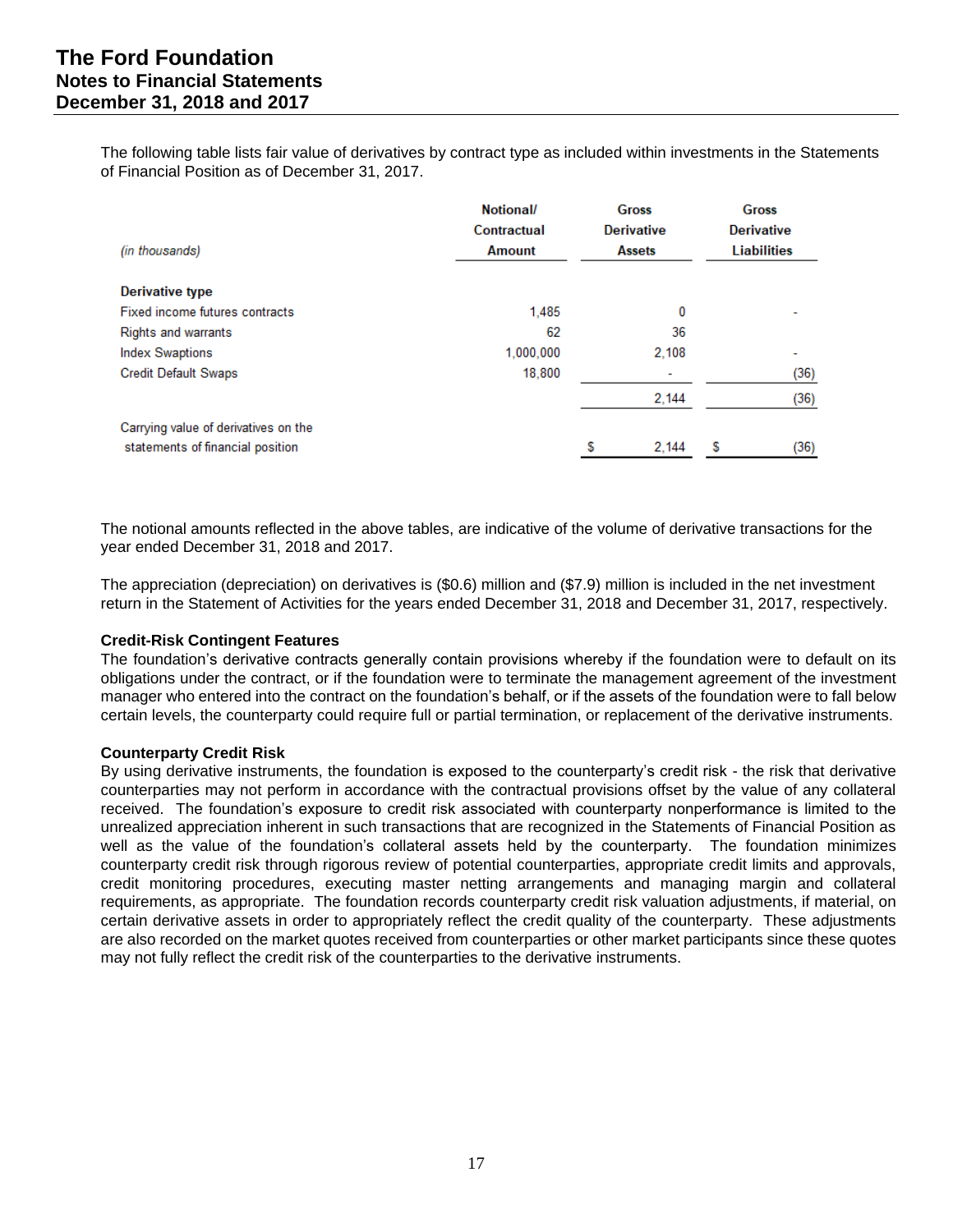#### **Credit Default Swaps**

The credit default swaps for which the foundation is providing protection as of December 31, 2018 and December 31, 2017 are summarized as follows:

|                                                                             |      | <b>Credit Default Index</b>    |   |              |  |  |
|-----------------------------------------------------------------------------|------|--------------------------------|---|--------------|--|--|
|                                                                             |      | <b>Asset Backed Securities</b> |   |              |  |  |
|                                                                             |      | Year                           |   | Year         |  |  |
|                                                                             |      | Ended                          |   | <b>Ended</b> |  |  |
|                                                                             |      | December 31.                   |   | December 31, |  |  |
| (in thousands)                                                              | 2018 | 2017                           |   |              |  |  |
| <b>Written credit derivative contracts</b>                                  |      |                                |   |              |  |  |
| Fair value of written credit derivatives                                    | S    | 43                             | S | (19)         |  |  |
| Maximum potential amount of future payments                                 |      |                                |   |              |  |  |
| (notional amount)                                                           |      | 1.950                          |   | 9.400        |  |  |
| Recourse provisions with third parties to recover any amounts paid          |      |                                |   |              |  |  |
| under the credit derivatives (including any purchased credit<br>protection) |      |                                |   |              |  |  |
| Collateral held by the Foundation or other third parties which the          |      |                                |   |              |  |  |
| Foundation can obtain upon occurrence of a triggering event                 |      | (43)                           |   | 14           |  |  |

# **3. Fixed Assets**

As of December 31, 2018 and 2017, fixed assets are comprised of:

| (in thousands)                                              |    | As of<br>December 31,<br>2018 | As of<br>December 31,<br>2017 |         |  |
|-------------------------------------------------------------|----|-------------------------------|-------------------------------|---------|--|
| Land                                                        | \$ | 4.440                         | \$                            | 4.440   |  |
| Buildings, net of accumulated depreciation                  |    |                               |                               |         |  |
| of \$23,525 and \$24,187 at December 31, 2018 and           |    |                               |                               |         |  |
| 2017, respectively                                          |    | 191,807                       |                               | 119.010 |  |
| Furniture, equipment and leasehold improvements,            |    |                               |                               |         |  |
| net of accumulated depreciation of \$20,865 and \$29,589 at |    |                               |                               |         |  |
| December 31, 2018 and 2017, respectively                    |    | 32,283                        |                               | 26,108  |  |
|                                                             | S  | 228.530                       | S                             | 149.558 |  |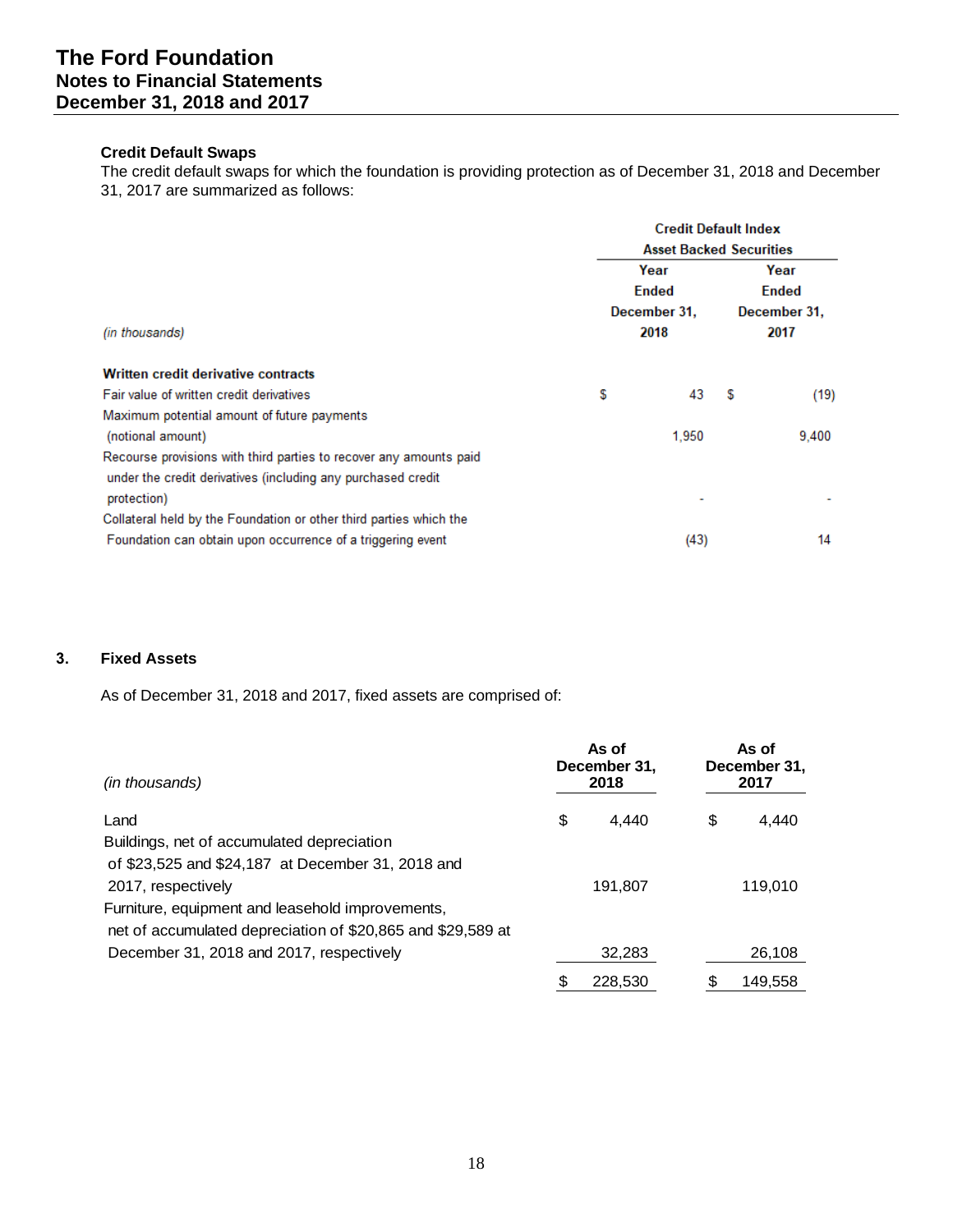#### **4. Provision for Taxes**

The Internal Revenue Code imposes an excise tax on private foundations equal to 2 percent of net investment income, which is defined as interest, dividends and net realized gains less expenses incurred in the production of income. The tax is reduced to 1 percent for foundations that meet certain distribution requirements under Section 4940(e) of the Internal Revenue Code.

The current provision for federal excise tax is based on net investment income using a 1 percent rate for the year ended December 31, 2018 and 2017. The deferred provision is based on a 2 percent rate on cumulative net unrealized gains for both the years ended December 31, 2018 and 2017. The current tax provision for federal excise tax on net investment income is \$6.6 million and \$8.3 million for the years ended December 31, 2018 and 2017, respectively. The foundation had a cumulative unrealized gain that resulted in a \$64.4 million deferred tax liability for the year ended December 31, 2018 based on the change in net unrealized appreciation of investments at 2 percent. Excise taxes of \$6.7 million were paid during the year ended December 31, 2018. Certain income defined as unrelated business taxable income by the code may be subject to tax at ordinary corporate rates. There was no tax on unrelated business taxable income for the year ended December 31, 2018. The state taxes on unrelated business income are immaterial for the year ended December 31, 2018. The current and deferred excise taxes provisions are included in the net investment return in the Statement of Activities.

# **5. Grant Liability**

The foundation has a grant liability of approximately \$457.4 million for grants approved as of December 31, 2018 but will be paid in 2019 through 2022. The table below shows the amount due to be paid in the specified period as follows:

| Year ending  | Amounts        |
|--------------|----------------|
| December 31, | (in thousands) |
|              |                |
| 2019         | \$<br>246,804  |
| 2020         | 126,829        |
| 2021         | 65,919         |
| 2022         | 17.865         |
|              |                |
|              | 457.417        |

# **6. Retirement Plans**

The foundation's defined contribution plans covered substantially all New York appointed employees. Employees who were locally appointed by overseas offices were covered by other retirement arrangements.

The Savings Plan is a defined contribution plan, as defined under Internal Revenue Code (IRC) Section 403(b)7 is established by the foundation to provide retirement benefits to eligible employees. The Retirement Plan, another defined contribution plan, consisting primarily of employer contributions was amended so effective November 2, 2011, any newly hired employees will not be eligible to become participants of the plan.

The expense recorded by the foundation related to contributions to the defined contribution plans aggregated \$7.5 million and \$7.1 million for the years ended December 31, 2018 and 2017, respectively.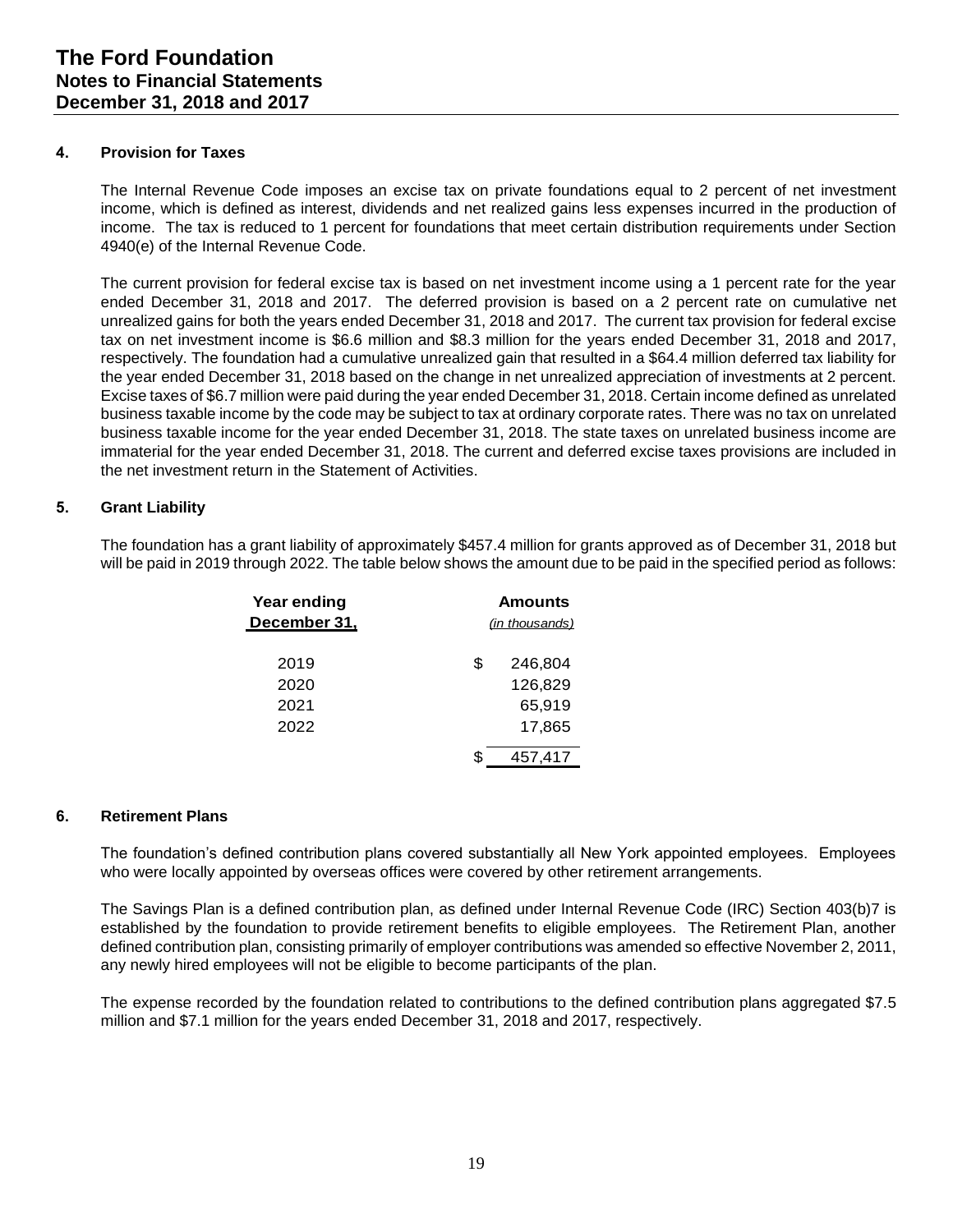In addition, the foundation provides retirees with at least five years of service and who are at least age 55 with other postretirement benefits which include medical, dental and life insurance. Employees hired on or after June 1, 2009 will be eligible for postretirement medical and dental benefits when they retire with at least 10 years of service and who are at least age 65. No employee hired on or after January 1, 2013 shall be considered a retiree under the Plan. The other postretirement benefits are partially funded in advance through a Voluntary Employees' Beneficiary Association (VEBA). GAAP allows unrecognized amounts (e.g., net actuarial gains or losses and prior service costs or credits) to be recognized as non-operating activities and that those amounts be adjusted as they are subsequently recognized as components of net periodic pension cost.

|                                                                                                | <b>Other Postretirement</b><br><b>Benefits</b> |                               |                               |                   |  |
|------------------------------------------------------------------------------------------------|------------------------------------------------|-------------------------------|-------------------------------|-------------------|--|
| (in thousands)                                                                                 |                                                | As of<br>December 31,<br>2018 | As of<br>December 31,<br>2017 |                   |  |
| Benefit obligation<br>Fair value of plan assets<br>Funded (unfunded) status and amounts        | \$                                             | 94,683<br>40,694              | \$                            | 100,643<br>48,477 |  |
| recognized in the statements of financial position                                             |                                                | (53,989)                      |                               | (52, 166)         |  |
| Accumulated benefit obligation<br>Accumulated non-operating activities consist of              |                                                | 94,683                        |                               | 100,643           |  |
| Net actuarial loss                                                                             |                                                | 23,317                        |                               | 24,801            |  |
| Total amount recognized                                                                        |                                                | 23,317                        |                               | 24,801            |  |
| Benefits paid<br>Net periodic benefit cost (service cost)                                      |                                                | 4,570                         |                               | 4,326             |  |
| recognized in operating activities                                                             |                                                | 745                           |                               | 736               |  |
| Net periodic benefit cost recognized other than service cost                                   |                                                |                               |                               |                   |  |
| Interest cost                                                                                  |                                                | 3,779                         |                               | 4,091             |  |
| Expected return on plan assets                                                                 |                                                | (3,238)                       |                               | (3,009)           |  |
| Amortization of prior service cost                                                             |                                                | 2,022                         |                               | 2,097             |  |
| Total net periodic benefit cost recognized in                                                  |                                                |                               |                               |                   |  |
| non-operating activities                                                                       |                                                | 2,563                         |                               | 3,179             |  |
| Other changes in plan assets and benefit obligations<br>recognized in non-operating activities |                                                |                               |                               |                   |  |
| Net actuarial loss                                                                             |                                                | 421                           |                               | 1,915             |  |
| Amortization of gain                                                                           |                                                | (2,022)                       |                               | (2,097)           |  |
| <b>Administrative Expenses</b>                                                                 |                                                | 116                           |                               | 103               |  |
| Total Other changes in plan asset and benefit obligation                                       |                                                | (1, 485)                      |                               | (79)              |  |
| Total recognized in non-operating activities                                                   |                                                | 1,078                         |                               | 3,100             |  |
| Total recognized in net periodic benefit<br>cost and non-operating activities                  | \$                                             | 1,823                         | \$                            | 3,835             |  |
| Weighted average assumptions (used to determine<br>benefit obligations and net periodic costs) |                                                |                               |                               |                   |  |
| Discount rate (benefit obligation)                                                             |                                                | 4.52 %                        |                               | 3.84%             |  |
| Discount rate (net periodic costs)                                                             |                                                | 3.84                          |                               | 4.48              |  |
| Expected rate of return on plan assets (net periodic costs)                                    |                                                | 7.00                          |                               | 7.00              |  |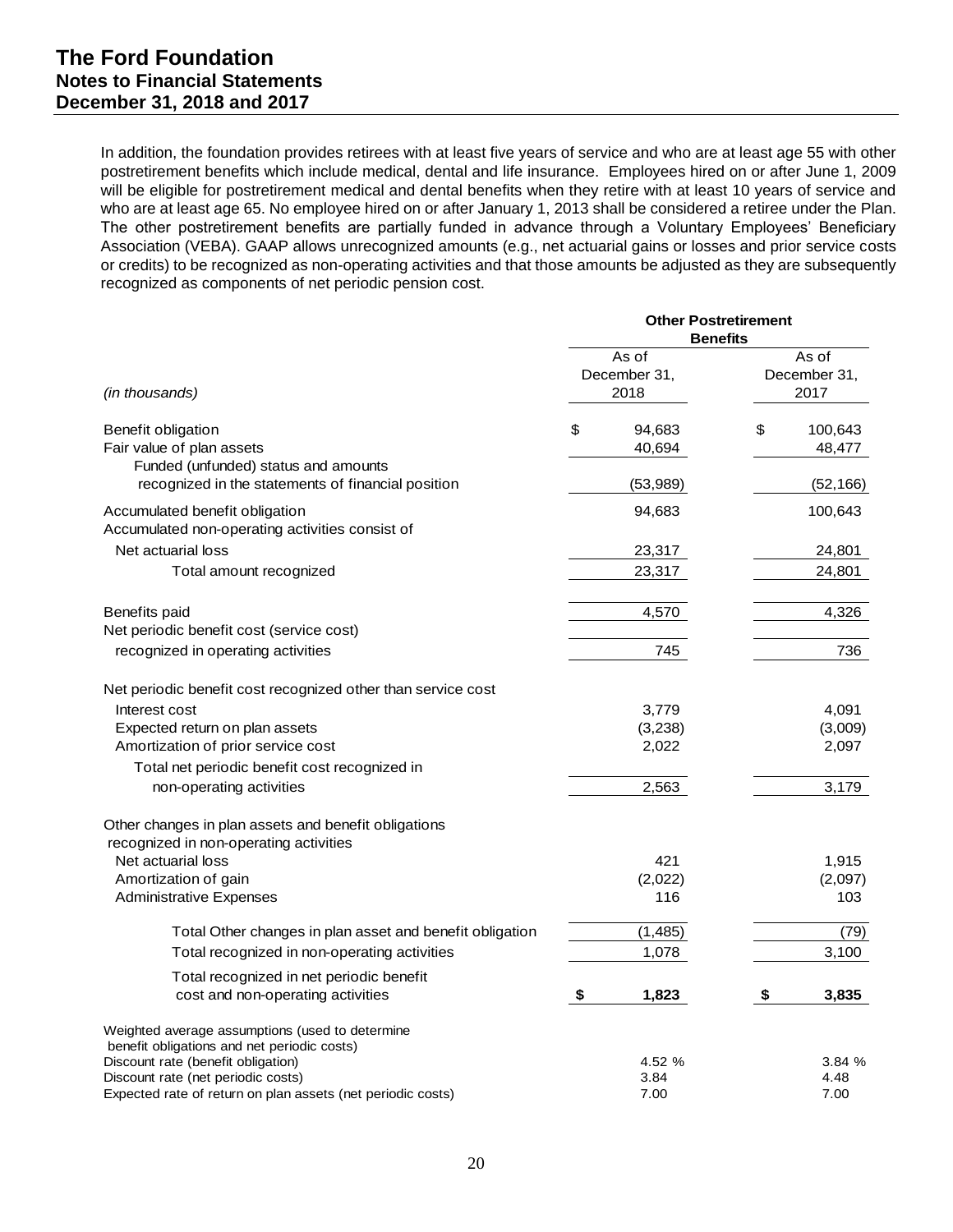# **The Ford Foundation Notes to Financial Statements December 31, 2018 and 2017**

For measurement purposes, a healthcare cost initial trend rate of 5.4% used to measure the other postretirement benefit obligation for the year ended December 31, 2018 and 2017. As of December 31, 2018 and 2017, this trend is assumed to decline gradually to 3.94% by the year 2075 and beyond. As of December 31, 2018, the dental obligations reflect an initial trend rate for fiscal year 2019 of 5.0%. A 1% point change in assumed healthcare cost trend rates would have the following effects:

|                                                         | 1% |                 | 1%              |        |  |
|---------------------------------------------------------|----|-----------------|-----------------|--------|--|
|                                                         |    | <b>Decrease</b> | <b>Increase</b> |        |  |
| Effect on total of service and interest cost components | £. | 488             | ß.              | 668    |  |
| Effect on other postretirement benefit obligation       |    | 8.857           |                 | 11.072 |  |

The following table presents investments in the defined benefit pension plans and post-retirement plan at fair value by caption and by level within the valuation hierarchy as of December 31, 2018. The table also includes the combined weighted-average asset allocation for the foundation's defined benefit pension plans and post-retirement plan as of December 31, 2018 as follows:

| (in thousands)<br>Post retirement plan    | Level 1<br>Level 2 |        | Level 3 |                | <b>Totals</b> |   | <b>Percent</b> |        |       |
|-------------------------------------------|--------------------|--------|---------|----------------|---------------|---|----------------|--------|-------|
| Equity funds                              |                    |        |         |                |               |   |                |        |       |
|                                           |                    |        |         |                |               |   |                |        |       |
| Vanguard total stock market index         | S                  | 12,497 | - S     |                | - \$          | ۰ | S              | 12.497 | 30%   |
| Vanguard FTSE all world EX-US index       |                    | 15,608 |         | ٠              |               | ٠ |                | 15,608 | 38%   |
| Fixed income funds                        |                    |        |         |                |               |   |                |        |       |
| Vanguard total bond market index          |                    | 7,606  |         | ٠              |               |   |                | 7,606  | 18%   |
| Short-term invest grade fund              |                    | 5,435  |         | ٠              |               |   |                | 5,435  | 13%   |
| Total investments in post-retirement plan |                    | 41,146 |         | $\blacksquare$ | \$            | ٠ |                | 41,146 | 100 % |

# **As of December 31, 2018 Assets at Fair Value**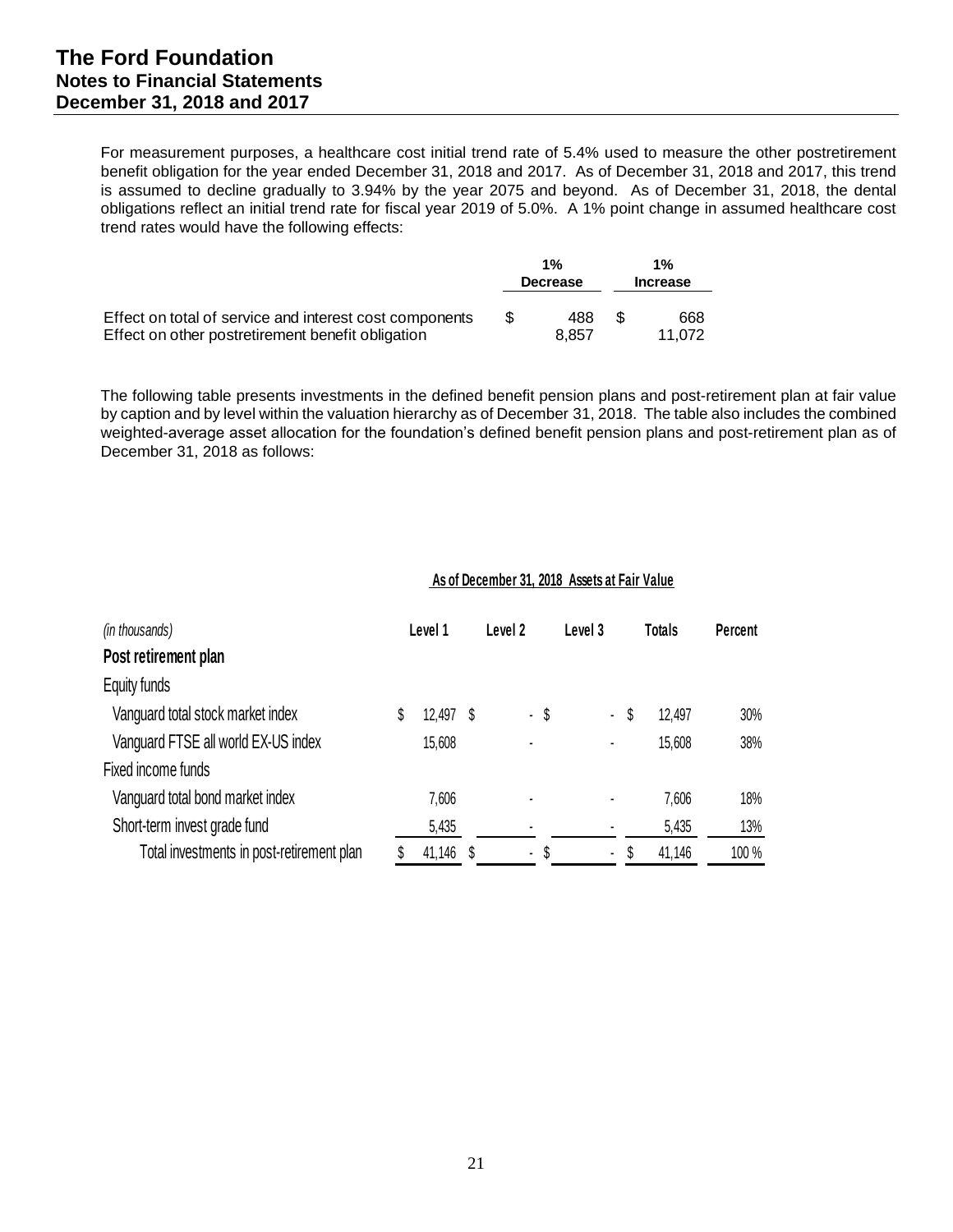The following table presents investments in the defined benefit pension plans and post-retirement plan at fair value by caption and by level within the valuation hierarchy as of December 31, 2017. The table also includes the combined weighted-average asset allocation for the foundation's defined benefit pension plans and post retirement plan as of December 31, 2017 as follows:

|                                           | As of December 31, 2017 Assets at Fair Value |         |         |                |      |                |    |               |                |  |
|-------------------------------------------|----------------------------------------------|---------|---------|----------------|------|----------------|----|---------------|----------------|--|
| (in thousands)                            |                                              | Level 1 | Level 2 |                |      | Level 3        |    | <b>Totals</b> | <b>Percent</b> |  |
| Post retirement plan                      |                                              |         |         |                |      |                |    |               |                |  |
| Equity funds                              |                                              |         |         |                |      |                |    |               |                |  |
| Vanguard total stock market index         | S                                            | 15,537  | S       |                | - \$ | $\blacksquare$ | S  | 15,537        | 32%            |  |
| Vanguard FTSE all world EX-US index       |                                              | 19,534  |         | ٠              |      |                |    | 19,534        | 40%            |  |
| Fixed income funds                        |                                              |         |         |                |      |                |    |               |                |  |
| Vanguard total bond market index          |                                              | 5,784   |         | $\blacksquare$ |      |                |    | 5,784         | 12%            |  |
| Short-term invest grade fund              |                                              | 8,070   |         | ٠              |      |                |    | 8,070         | 16%            |  |
| Total investments in post-retirement plan | S                                            | 48,925  | S       | -              | S    | $\blacksquare$ | \$ | 48,925        | 100 %          |  |

The investment strategy is to manage investment risk through prudent asset allocations that will produce a rate of return commensurate with the plans' obligations. The foundation expects to continue the investment allocations as noted above. The foundation's overall expected long-term rate of return on plan assets is based upon historical longterm returns of the investment performance adjusted to reflect expectations of future long-term returns by asset class.

Estimated future benefit payments, which reflect expected future service, as appropriate, are expected to be paid as follows:

| (in thousands) | Other<br><b>Postretirement</b><br><b>Benefits</b> |                                                  |    |                            |                                 |                |  |
|----------------|---------------------------------------------------|--------------------------------------------------|----|----------------------------|---------------------------------|----------------|--|
|                |                                                   | <b>Before</b><br><b>Part D</b><br><b>Subsidy</b> |    | <b>Part D</b><br>Subsidy * | <b>Net Cash</b><br><b>Flows</b> |                |  |
| 2019<br>2020   | \$                                                | 4,803<br>4,851                                   | \$ | 324<br>340                 | \$                              | 4,479<br>4,511 |  |
| 2021           |                                                   | 4,882                                            |    | 358                        |                                 | 4,524          |  |
| 2022           |                                                   | 4,929                                            |    | 371                        |                                 | 4,558          |  |
| 2023           |                                                   | 5,050                                            |    | 385                        |                                 | 4,665          |  |
| 2024-2028      |                                                   | 32,552                                           |    | 7,768                      |                                 | 24,784         |  |

**\*** The foundation applies for the federal drug subsidy under the Medicare Modernization Act (the "Act") for retirees who are Medicare eligible. The Act includes a provision that allows plan sponsors to receive a federal drug subsidy for a portion of the drug expenses of covered Medicare-eligible retirees, if they do not participate in the new Medicare drug benefit and the benefits provided by the plan are actuarially equivalent.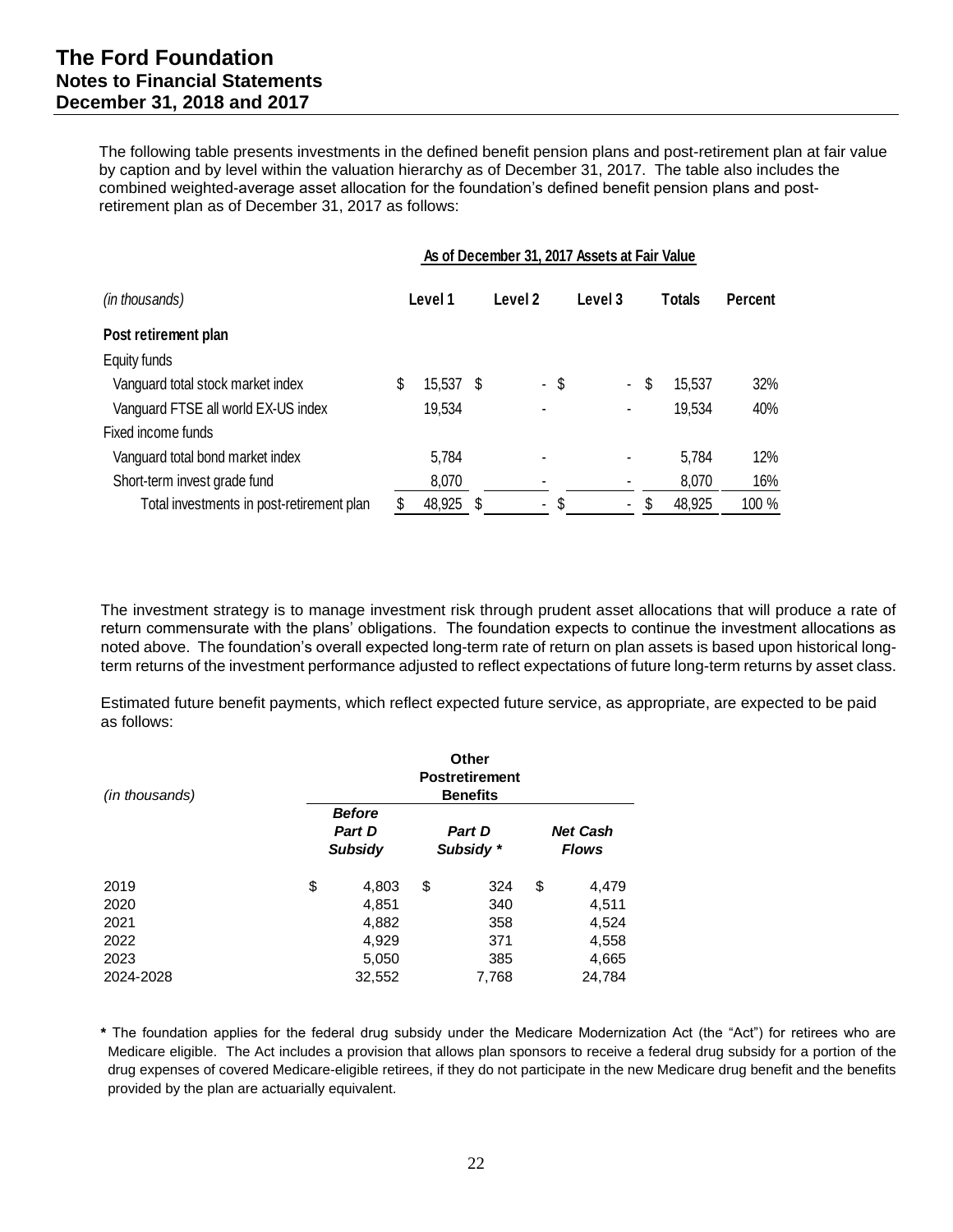## **7. Bond Payable**

On March 23, 2017, the foundation issued \$273 million of Taxable Bonds, Series 2017. The foundation intends to use the proceeds for any lawful corporate purpose, including, but not limited to financing current or future capital projects such as the renovation and improvement of the foundation's headquarters building in New York City as well as costs related to the issuance of the bond. The bonds were sold at par with a coupon rate of 3.859% payable semiannually and a balloon payment of principal at maturity date of June 1, 2047. Net proceeds after underwriters' discount totaled \$271.2 million.

#### **8. Contingencies, Commitments and Guarantees**

In the normal course of business, the foundation enters into contracts that contain a variety of representations and warranties and which provide general indemnifications. The foundation's maximum exposure under these arrangements is unknown as this would involve future claims that may be made against the foundation that have not yet occurred. However, based on experience, the foundation expects the risk of loss to be remote.

As part of its program-related investment activities, as of December 31, 2018, the foundation is committed to provide \$35.0 million of loans and investments to not-for-profit organizations once certain conditions are met. As of December 31, 2017, this commitment was \$26.9 million. Further, as part of its investment management activity, as of December 31, 2018, the foundation is committed to additional funding of approximately \$2.0 billion in private equity and other investment commitments inclusive of \$64 million of commitments to Mission Related Investments. As of December 31, 2017, these commitments were \$1.9 billion inclusive of \$17 million of commitments to Mission Related Investments.

The foundation is committed to pay \$83.3 million over the next 10 years, if the specified terms for a conditional grant are met.

#### **9. Liquidity and Availability of Resources**

The foundation manages its financial assets to provide sufficient liquidity for operations and to provide operating income through investments while safeguarding principal. The Investment Policy details the composition, objective and types of investments for liquidity. The Liquidity Policy requires that the foundation structure its financial assets to be available to meet general expenditures and obligations as they come due. Although the foundation does not intend to spend from its net assets other than amounts appropriated for expenditure as part of its annual budget approval process, amounts from its unappropriated net assets could be made available if necessary.